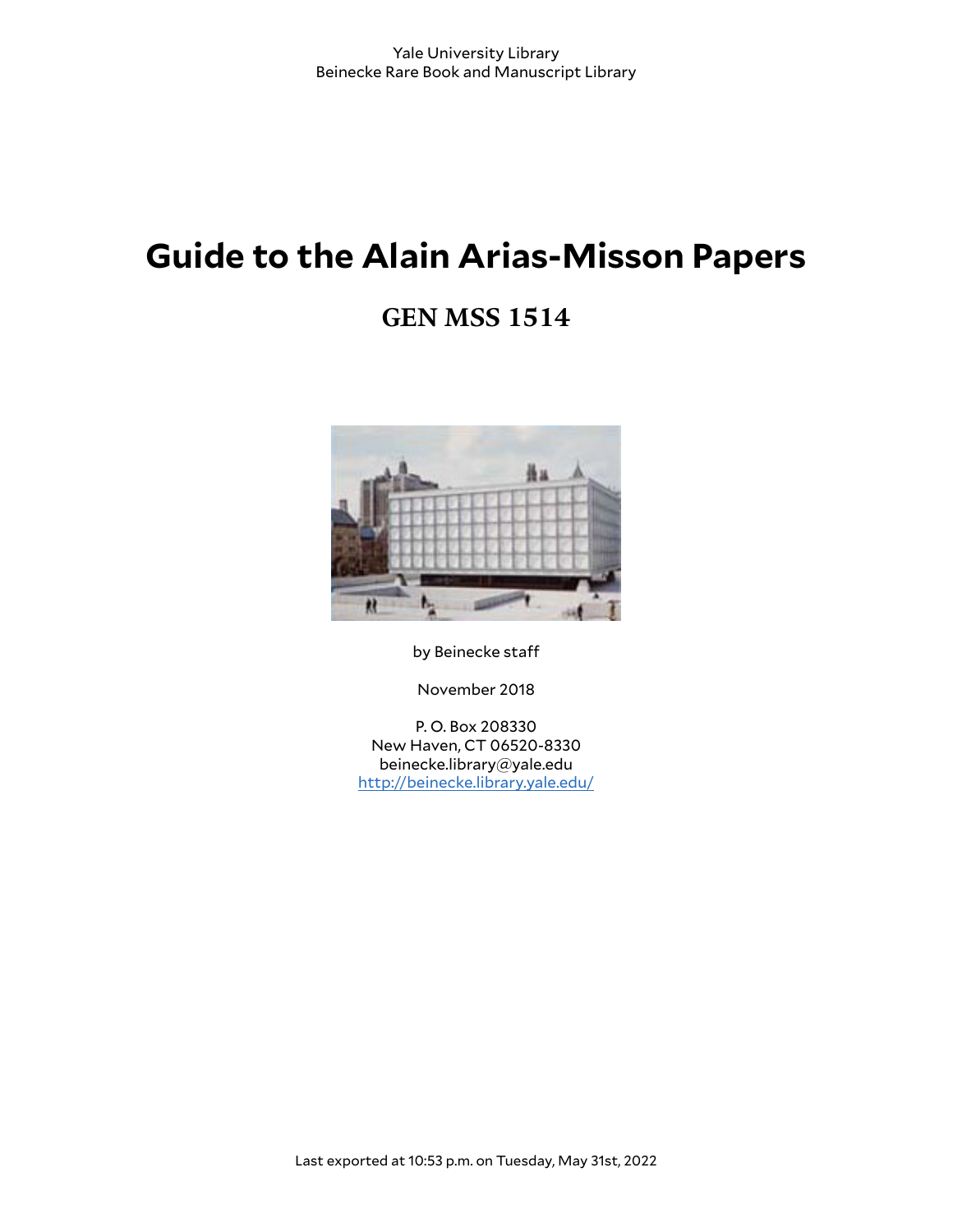# **Table of Contents**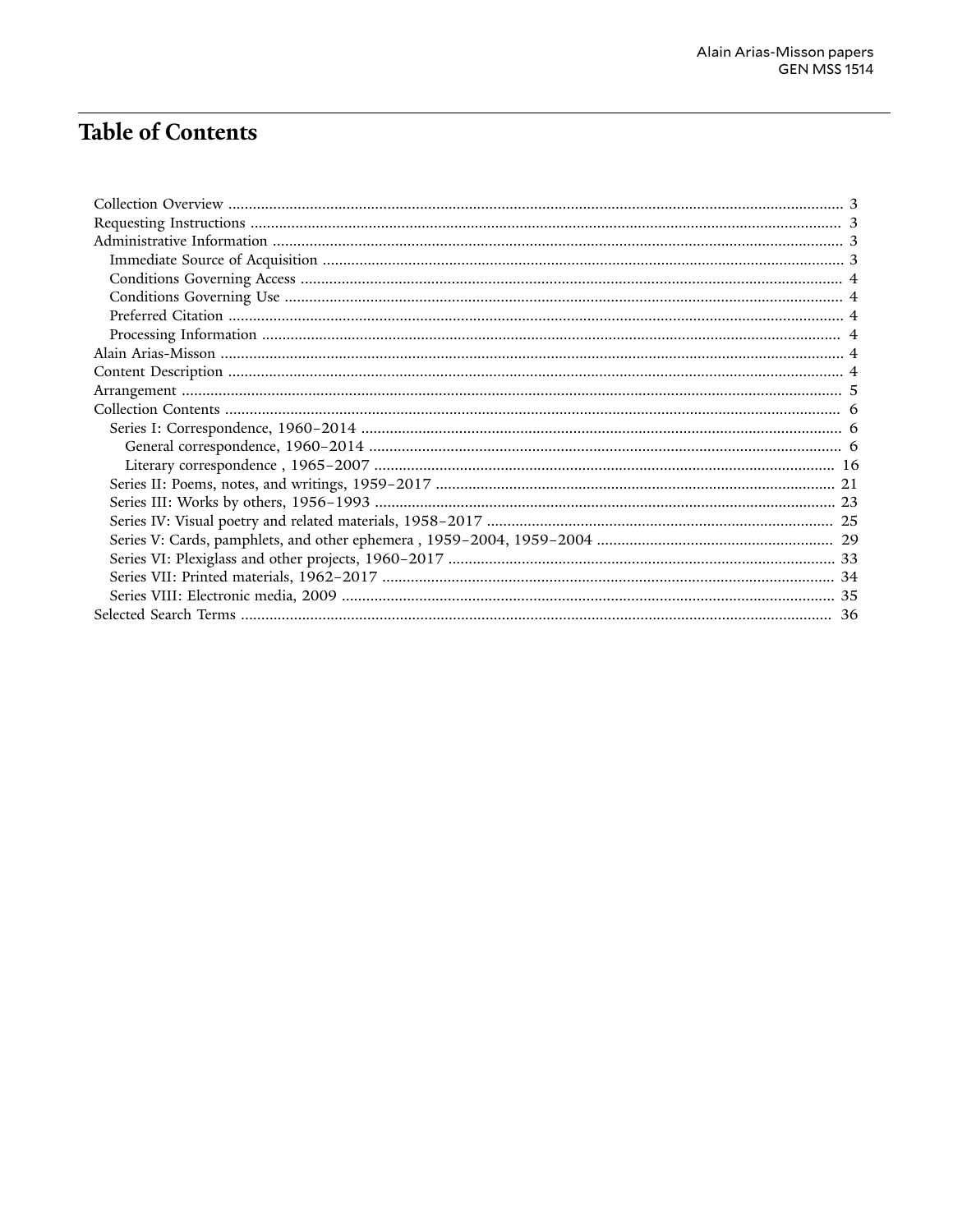# <span id="page-2-0"></span>**Collection Overview**

|                                  | <b>REPOSITORY:</b> Beinecke Rare Book and Manuscript Library<br>P.O. Box 208330<br>New Haven, CT 06520-8330<br>beinecke.library@yale.edu<br>http://beinecke.library.yale.edu/                                                                                                                                                                                                                                                                                                                                                                                                            |
|----------------------------------|------------------------------------------------------------------------------------------------------------------------------------------------------------------------------------------------------------------------------------------------------------------------------------------------------------------------------------------------------------------------------------------------------------------------------------------------------------------------------------------------------------------------------------------------------------------------------------------|
| <b>CALL NUMBER: GEN MSS 1514</b> |                                                                                                                                                                                                                                                                                                                                                                                                                                                                                                                                                                                          |
|                                  | <b>CREATOR:</b> Arias-Misson, Alain, author                                                                                                                                                                                                                                                                                                                                                                                                                                                                                                                                              |
|                                  | <b>TITLE:</b> Alain Arias-Misson papers                                                                                                                                                                                                                                                                                                                                                                                                                                                                                                                                                  |
|                                  | <b>DATES: 1956-2017</b>                                                                                                                                                                                                                                                                                                                                                                                                                                                                                                                                                                  |
|                                  | PHYSICAL DESCRIPTION: 24.33 linear feet (41 boxes)                                                                                                                                                                                                                                                                                                                                                                                                                                                                                                                                       |
|                                  | <b>LANGUAGE:</b> In French, English, and Italian                                                                                                                                                                                                                                                                                                                                                                                                                                                                                                                                         |
|                                  | <b>SUMMARY:</b> The collection documents the literary work and career of Alain Arias-<br>Misson and consists of correspondence; writings and works by Arias-Misson<br>including poetry, visual poetry, notes, and other writings; writings and visual<br>poetry by others; printed material including cards, pamphlets, ephemera,<br>exhibition catalogs, serials, and books; and born-digital audiovisual materials.<br>Correspondence includes letters to and from both general and literary<br>correspondents. Works of others include work by Jean-François Bory and<br>Ugo Carrega. |
|                                  | <b>ONLINE FINDING AID:</b> To cite or bookmark this finding aid, please use the following link: https://<br>hdl.handle.net/10079/fa/beinecke.ariasmisson                                                                                                                                                                                                                                                                                                                                                                                                                                 |

## <span id="page-2-1"></span>**Requesting Instructions**

To request items from this collection for use in the Beinecke Library reading room, please use the request links in the HTML version of this finding aid, available at [https://hdl.handle.net/10079/fa/](https://hdl.handle.net/10079/fa/beinecke.ariasmisson) [beinecke.ariasmisson](https://hdl.handle.net/10079/fa/beinecke.ariasmisson).

To order reproductions from this collection, please send an email with the call number, box number(s), and folder number(s) to [beinecke.images@yale.edu.](mailto:beinecke.images@yale.edu)

Key to the container abbreviations used in the PDF finding aid:

b. box

# <span id="page-2-2"></span>**Administrative Information**

### <span id="page-2-3"></span>**Immediate Source of Acquisition**

Purchased from Alain Arias-Misson and Librairie Patrick Fréchet on the Edwin J. Beinecke Book Fund, 2018.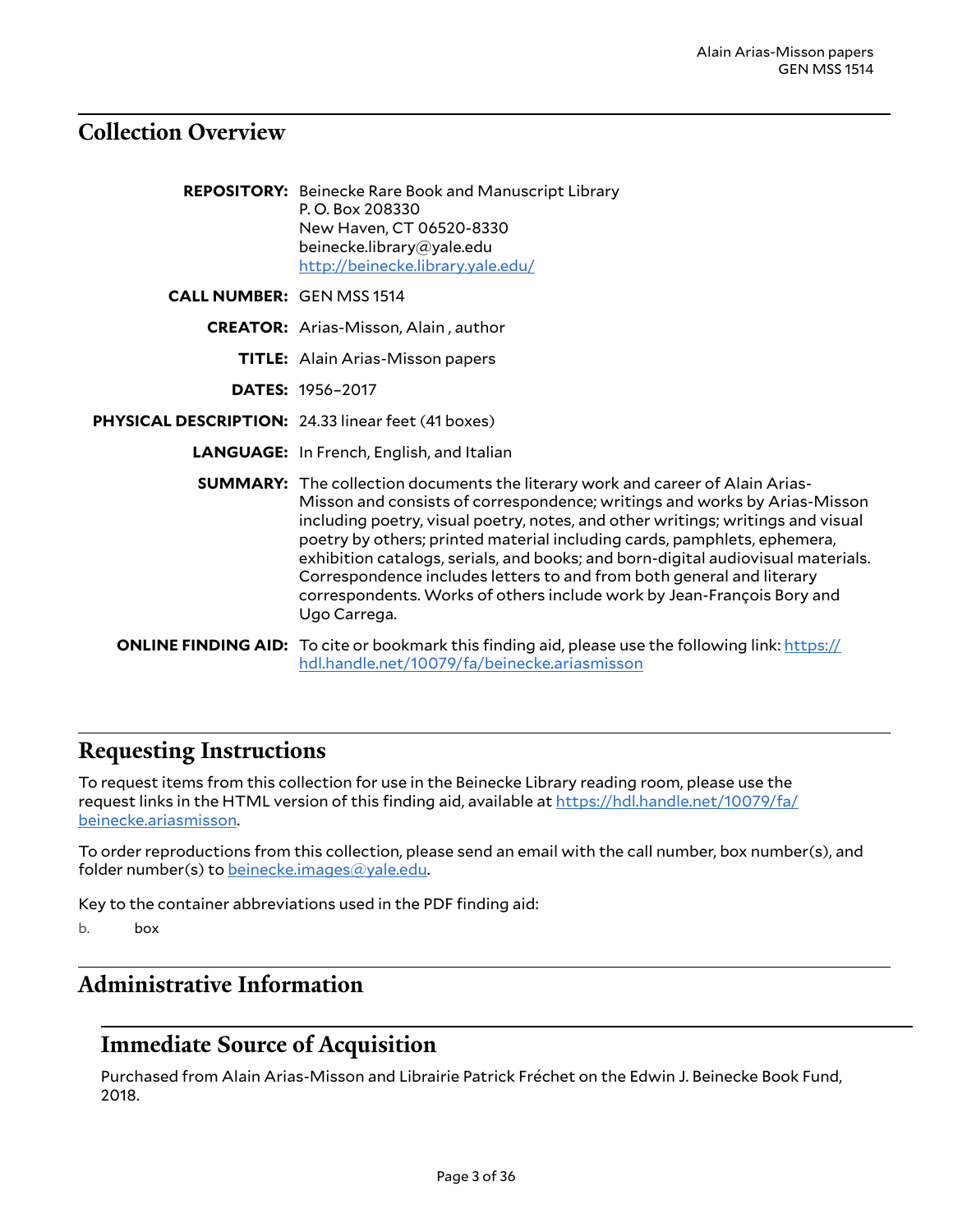# <span id="page-3-0"></span>**Conditions Governing Access**

This material is open for research.

Box 41 (DVD): Restricted fragile material. Access copies of digital files may be requested. Consult Access Services for further information.

# <span id="page-3-1"></span>**Conditions Governing Use**

The Alain Arias-Misson Papers is the physical property of the Beinecke Rare Book and Manuscript Library, Yale University. Literary rights, including copyright, belong to the authors or their legal heirs and assigns. For further information, consult the appropriate curator.

## <span id="page-3-2"></span>**Preferred Citation**

Alain Arias-Misson Papers. General Collection, Beinecke Rare Book and Manuscript Library, Yale University.

# <span id="page-3-3"></span>**Processing Information**

Collections are processed to a variety of levels, depending on the work necessary to make them usable, their perceived research value, the availability of staff, competing priorities, and whether or not further accruals are expected. The library attempts to provide a basic level of preservation and access for all collections as they are acquired, and does more extensive processing of higher priority collections as time and resources permit.

This collection received a basic level of processing, including rehousing and minimal organization.

Information included in the Description of Papers note and Collection Contents section is drawn from information supplied with the collection and from an initial survey of the contents. Folder titles appearing in the contents list below are often based on those provided by the creator or previous custodian. Titles have not been verified against the contents of the folders in all cases. Otherwise, folder titles are supplied by staff during initial processing.

This finding aid may be updated periodically to account for new acquisitions to the collection and/or revisions in arrangement and description.

# <span id="page-3-4"></span>**Alain Arias-Misson**

Alain Arias-Misson (born 1936) is a Belgian artist and poet.

# <span id="page-3-5"></span>**Content Description**

The collection documents the literary work and career of Alain Arias-Misson and consists of correspondence; writings and works by Arias-Misson including poetry, visual poetry, notes, and other writings; writings and visual poetry by others; printed material including cards, pamphlets, ephemera, exhibition catalogs, serials, and books; and born-digital audiovisual materials. Correspondence includes letters to and from both general and literary correspondents. Works of others include work by Jean-François Bory and Ugo Carrega.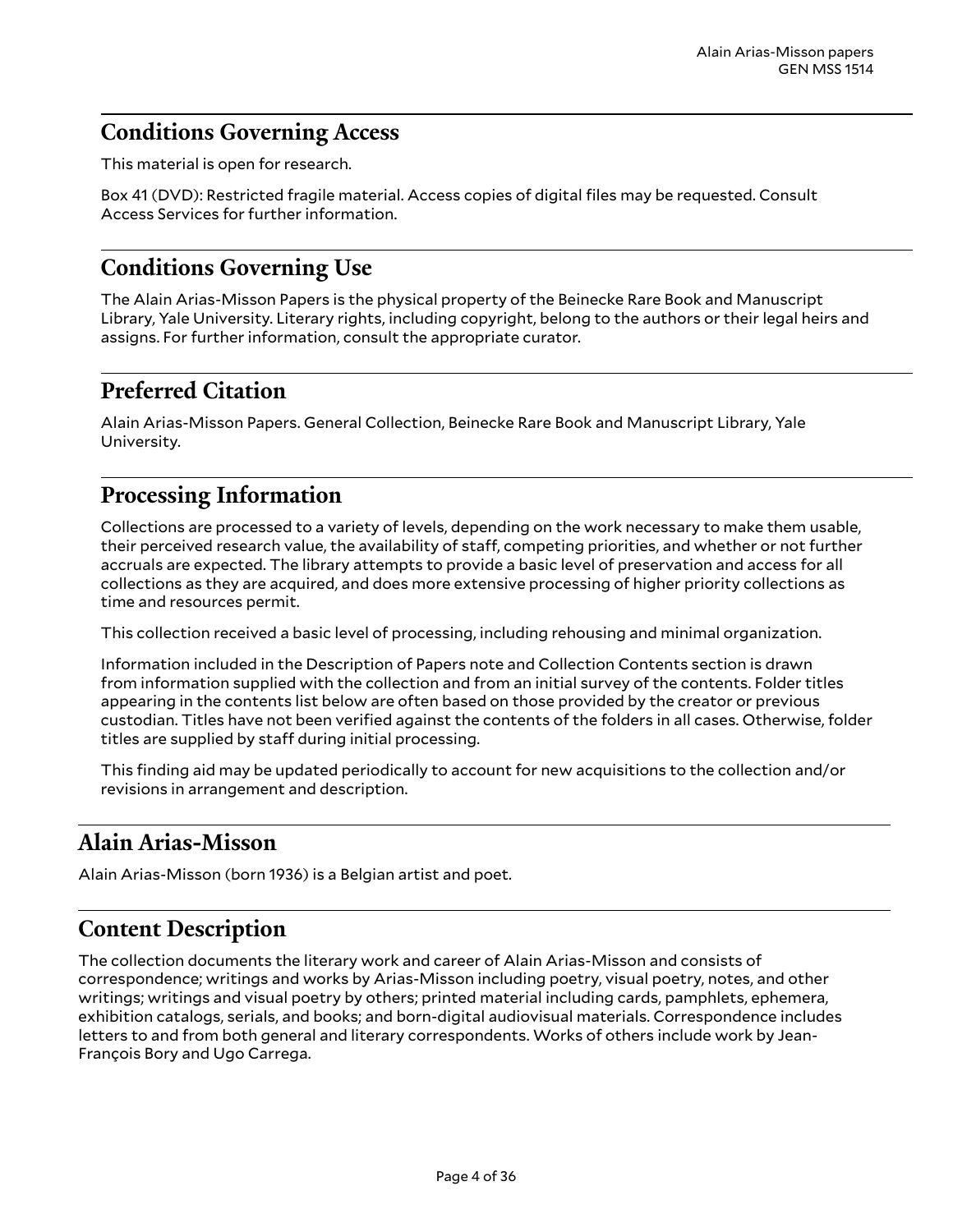### <span id="page-4-0"></span>**Arrangement**

Organized into eight series: I. Correspondence, 1960-2014. II. Poems, notes, and writings, 1959-2017. III. Works by others, 1956-1993. IV. Visual poetry and related materials, 1958-2017. V. Cards, pamphlets, and other ephemera, 1959-2004. VI. Plexiglas and other projects, 1960-2017. VII. Printed materials, 1962-2017. VIII. Electronic media, 2009.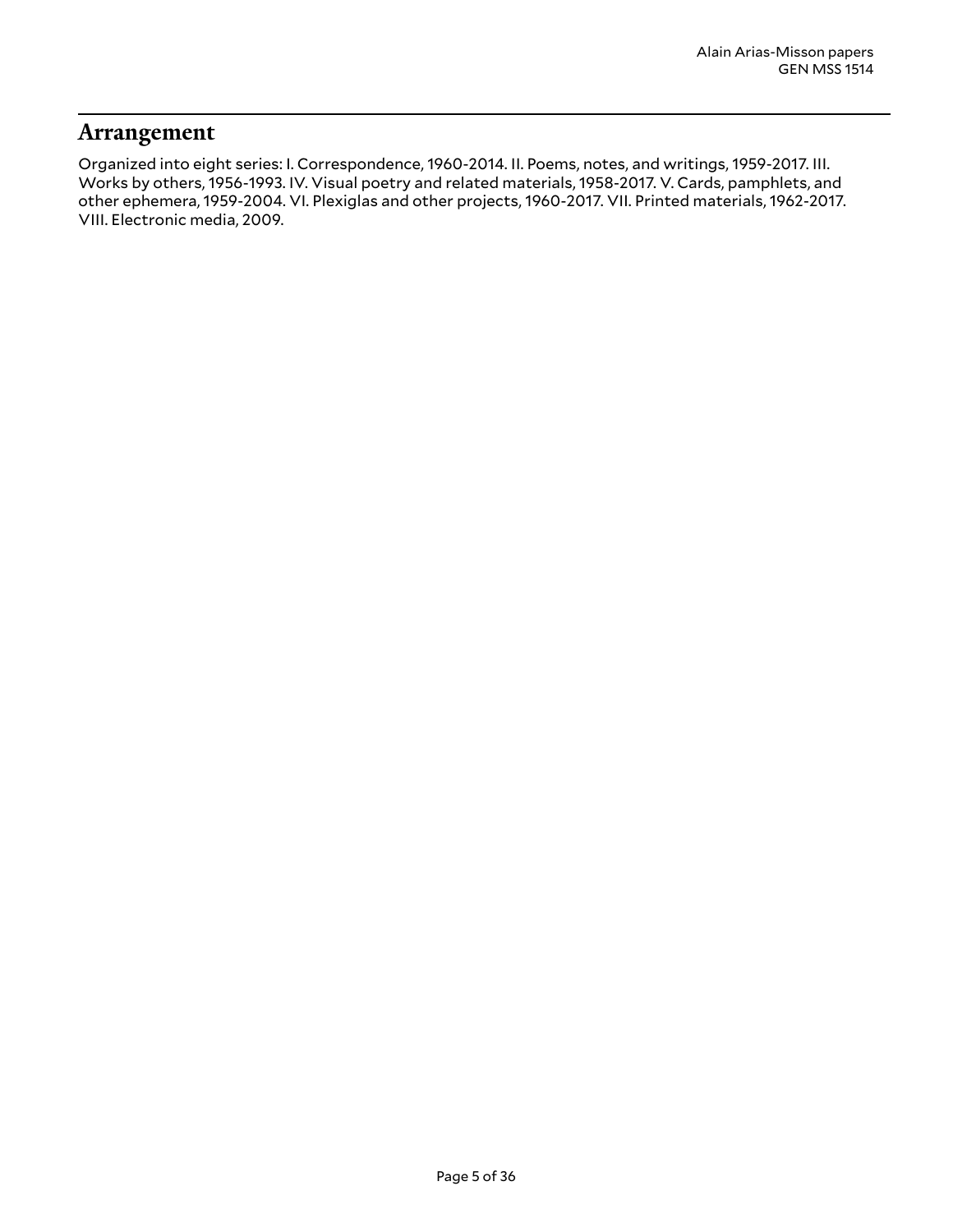# <span id="page-5-1"></span><span id="page-5-0"></span>**Collection Contents Series I: Correspondence, 1960–2014**

Correspondence is organized into two groupings: general correspondence and literary correspondence. This organization preserves the arrangement as received from Alain Arias-Misson.

<span id="page-5-2"></span>

|     | General correspondence<br>5.42 linear feet (13 boxes) | 1960-2014       |
|-----|-------------------------------------------------------|-----------------|
| b.1 | Ambient'azione poetica                                | 1983            |
| b.1 | Matteo d'Ambrosio                                     | 1983            |
| b.1 | Fernando Arrabal                                      | 1980            |
| b.1 | Archive for Visual Concrete and Experimental Poetry   | circa 1968-1985 |
| b.1 | Archivio di Nuova Scrittura                           | 1991            |
| b.1 | Arete                                                 | 1989            |
| b.1 | Didier Arnaudet                                       | circa 1968-1985 |
| b.1 | David Arnold                                          | 1981            |
| b.1 | Arteder 82                                            | 1982            |
| b.1 | Arte Fiera 83                                         | 1983            |
| b.1 | Artscape 2000                                         | 2000            |
| b.1 | Associates for Arts Research and Technical Services   | 1990            |
| b.1 | <b>Walter Aue</b>                                     | 1970-1973       |
| b.1 | Kunstcentrum Badhuis                                  | 1975            |
| b.1 | Nanni Balestrini                                      | 1967            |
| b.1 | Baliut                                                | 1973            |
| b.1 | Geppo Barbieri                                        | 1993            |
| b.1 | <b>BBC</b>                                            | 1971-1972       |
| b.1 | Jean-Pierre Beechmans                                 | 1970            |
| b.1 | Leonard Belasco                                       | 1980            |
| b.1 | Keith Bell                                            | 1993            |
| b.1 | Carlo Belloli                                         | 1967            |
| b.1 | Beniamiocaruccieditore                                | 1974-1976       |
| b.1 | Max Bense                                             | 1967            |
| b.1 | Mirella Bentivoglio                                   | 1983-1993       |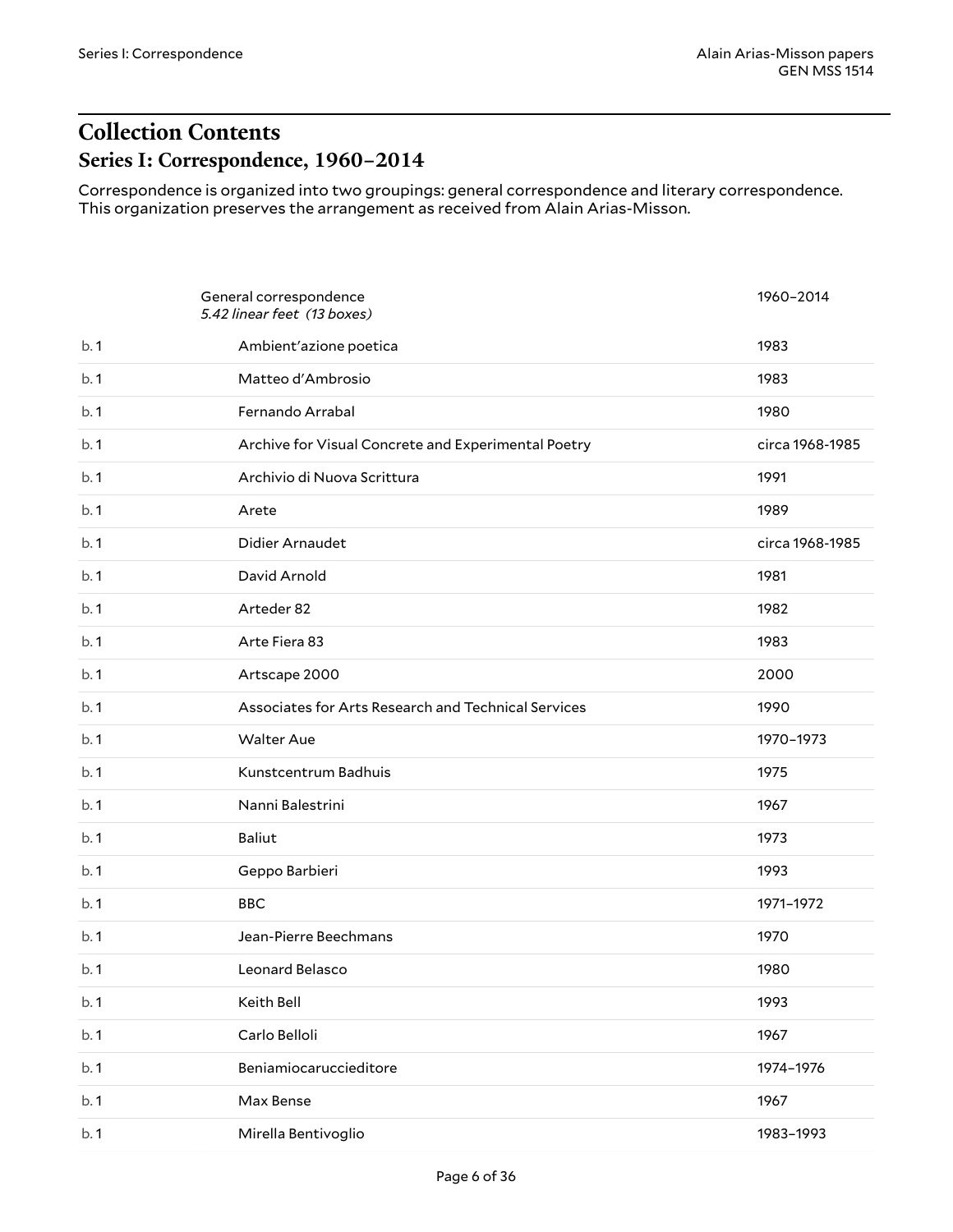| b.1 | Phyllis Berney                      | 1989            |
|-----|-------------------------------------|-----------------|
| b.1 | <b>Bibliothèque Nationale</b>       | 1986            |
| b.1 | Michael Biediwicz                   | 1989            |
| b.1 | Bielefelder                         | 1990-1992       |
| b.1 | Biennales Internationales de Poésie | 1970            |
| b.1 | Bienal de Sao Paulo                 | 1981            |
| b.1 | Biennale de Venise                  | 2004            |
| b.1 | <b>Bildende Kunst</b>               | 1989-1990       |
| b.1 | Julien Blaine                       | 1967-1980       |
| b.1 | Robert Bly                          | 1968            |
| b.1 | <b>Stadt Bonn</b>                   | 1974            |
| b.1 | Jean-François Bory                  | 1967-1968       |
| b.1 | Claus Bremer                        | 1967            |
| b.1 | Dave Briers                         | circa 1968      |
| b.1 | Joan Brossa                         | circa 1961-1996 |
|     |                                     |                 |
| b.1 | Jean Brown Archive                  | 1980            |
| b.1 | Bulkowski                           | circa 1968      |
| b.1 | Daniel Bureau                       | 1968            |
| b.1 | Roland J. Busselen                  | 1965-1998       |
| b.2 | Franco Camarlinghi                  | 1979            |
| b.2 | Julio Campal                        | circa 1967      |
| b.2 | Augusto de Campos                   | 1967-1995       |
| b.2 | Haroldo de Campos                   | 1967            |
| b.2 | Fernando Carbonell                  | 1976-1997       |
| b.2 | Ugo Carrega                         | 1970-1995       |
| b.2 | Angel M. Carreno                    | 1991            |
| b.2 | José Luis Castillejo                | 1967            |
| b.2 | Ricardo L. Castro                   | 1966            |
| b.2 | Cayc                                | 1974            |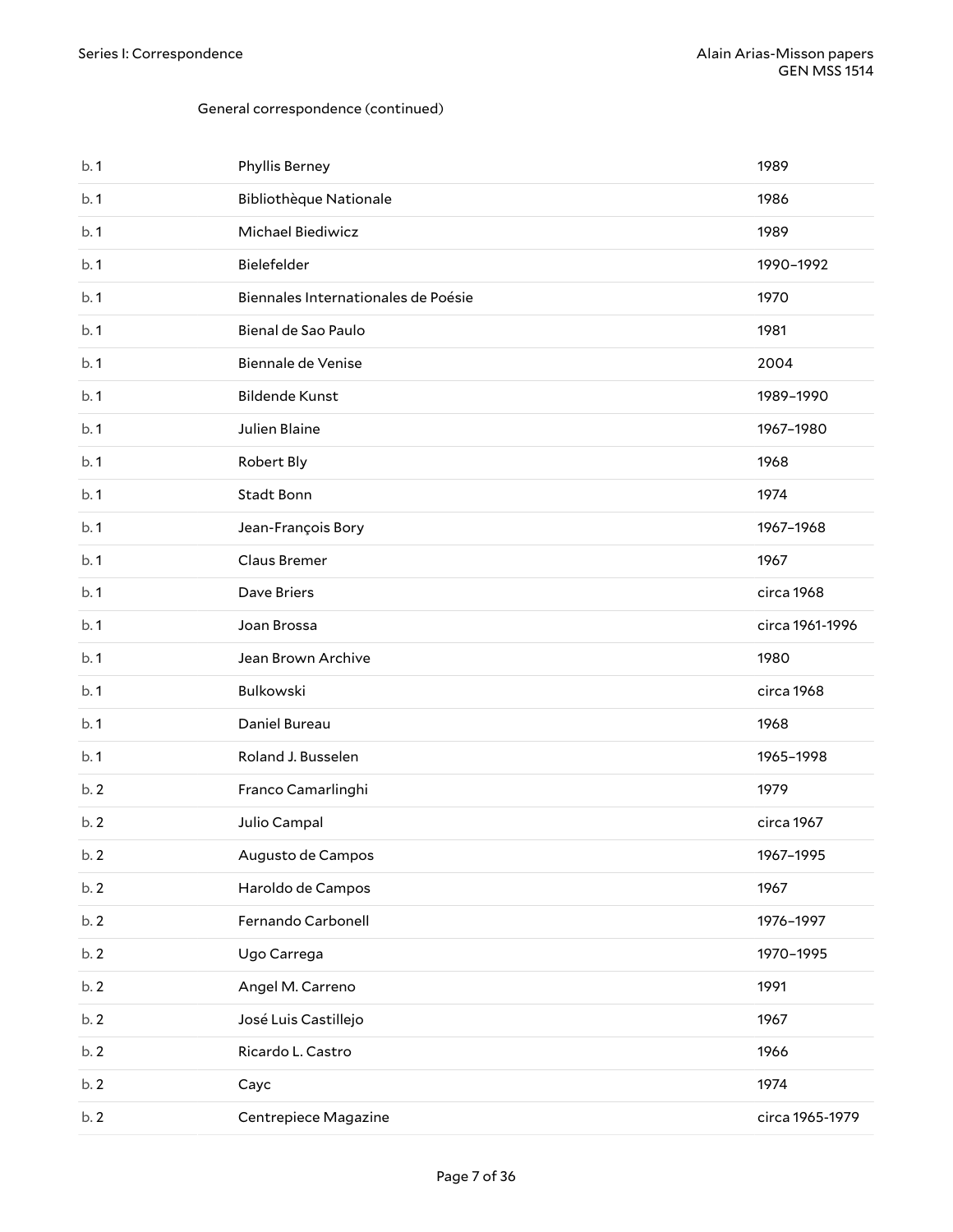| b.2 | Centro Studi e Ricerche delle Nazioni                  | 1985            |
|-----|--------------------------------------------------------|-----------------|
| b.2 | Nimai Chatterji                                        | 1967-1980       |
| b.2 | Chelsea                                                | 1980            |
| b.2 | Chicago Review                                         | 1967-1979       |
| b.2 | Henri Chopin                                           | 1965-1967       |
| b.2 | Levin Colmar                                           | 1999            |
| b.2 | Francesco Conz                                         | 1991-2000       |
| b.2 | Philip Corner                                          | 1984            |
| b.2 | Professor Cortenova                                    | 1997            |
| b.2 | Margaret Cox                                           | 1967            |
| b.2 | Cristobal                                              | 1973-1979       |
| b.2 | Elisabeth Crommelin                                    | 1970-1971       |
| b.2 | Robin Crozier                                          | circa 1970s     |
| b.2 | Daniel Culla                                           | 1971            |
| b.2 | Gilles Curie                                           | 1992-1999       |
|     |                                                        |                 |
| b.2 | Jean-Paul Curtay                                       | 1983            |
| b.3 | Correspondence from Carlfriedrich Claus<br>(5 Folders) | 1967-1973       |
| b.3 | Correspondence from Carlfriedrich Claus<br>(6 Folders) | 1974-1998       |
| b.3 | Correspondence from Carlfriedrich Claus                | circa 1967-1973 |
| b.3 | Correspondence from Carlfriedrich Claus                | undated         |
| b.4 | Correspondence from Marc Dachy                         | 1974-2011       |
| b.5 | Dallas Museum of Art                                   | 1983            |
| b.5 | Jacques Damase Gallery                                 | 1979            |
| b.5 | Herman Damen                                           | 1967-1972       |
| b.5 | Klaus Peter Dencker                                    | 1980-1999       |
| b.5 | Giullia Denya                                          | 1970            |
| b.5 | Reinhard Döhl                                          | 1967            |
| b.5 | Jacques Donguy                                         | 1990s           |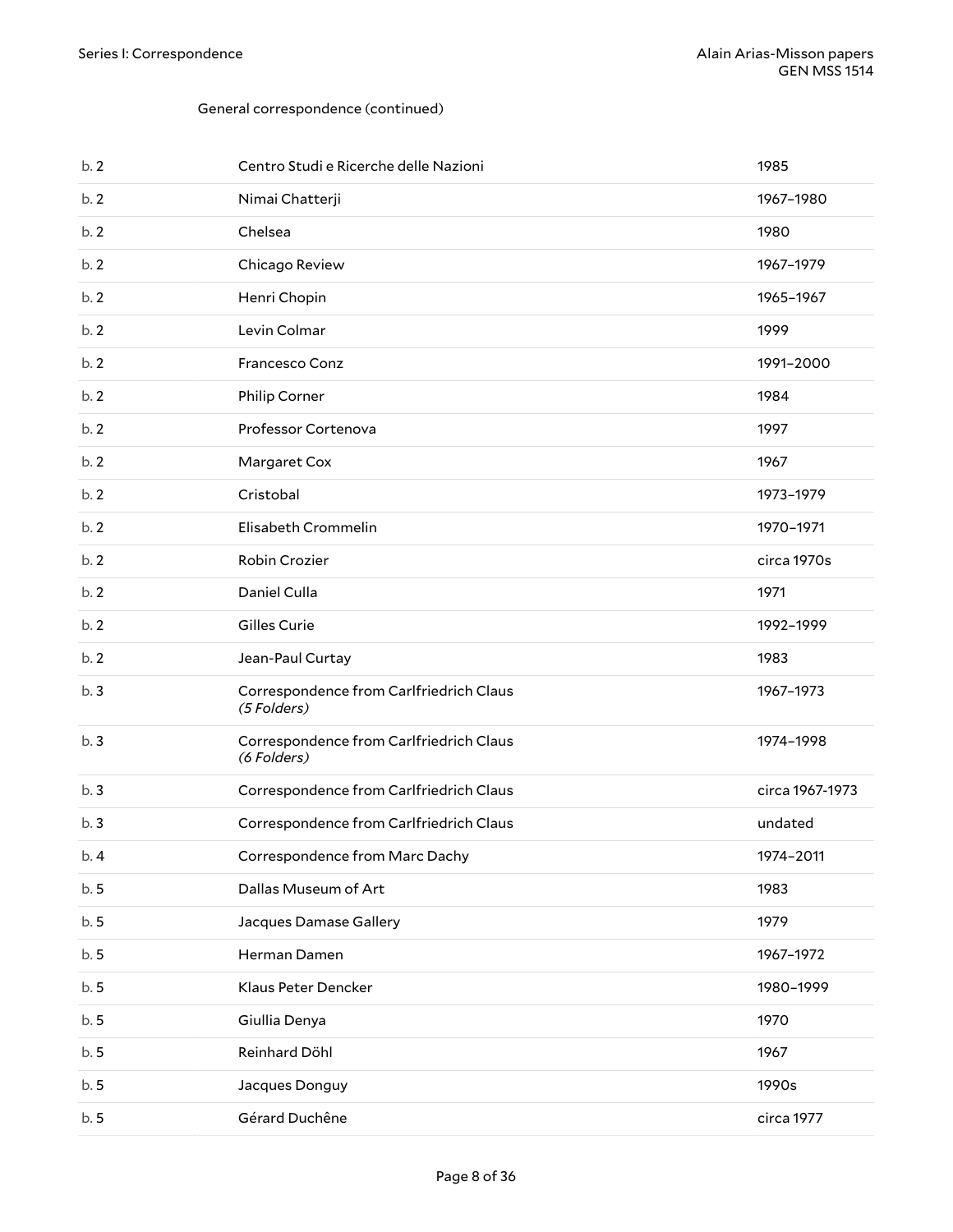| b.5 | François Dufrêne                           | 1967       |
|-----|--------------------------------------------|------------|
| b.5 | Dumont                                     | 1975       |
| b.5 | Jean Dupuy                                 | 2005       |
| b.5 | The Edith C. Blum Art Institute            | 1984       |
| b.5 | Luca Facenta                               | 1996       |
| b.5 | Ferria Internacional de Muestras de Bilbao | 1982       |
| b.5 | Luigi Ferro                                | 1967       |
| b.5 | Carl Fernbach-Flarsheim                    | 1966-1968  |
| b.5 | Luc Fierens                                | 2005       |
| b.5 | Sergio Filosi                              | 1972       |
| b.5 | Ian Hamilton Finlay                        | 1967-1990  |
| b.5 | Holger Foch                                | 1991       |
| b.5 | Peter Franck                               | 1976-2004  |
| b.5 | Ken Friedman                               | 1967       |
| b.5 | John Furnival                              | 1967       |
| b.5 | Heinz Gappmayr                             | 1967       |
| b.5 | Pierre Garnier                             | 1967-1968  |
| b.5 | Cees Van Der Geer                          | circa 1975 |
| b.5 | Jochen Gerz                                | 1968-1974  |
| b.5 | Gert Gischwendtner                         | 1984       |
| b.5 | Mathias Goeritz                            | 1967       |
| b.5 | Eugen Gomringer                            | 1967       |
| b.5 | Haroldo Gonzalez                           | 1973       |
| b.5 | Paolo Della Grazia                         | 1989-1992  |
| b.5 | Bohumila Grögerová                         | 1967       |
| b.5 | Klaus Groh                                 | 1969-1971  |
| b.5 | José Lino Grünewald                        | 1967       |
| b.5 | Caterina Gualco                            | 1996       |
| b.5 | Guggenheim Museum                          | 1985-1989  |
| b.6 | Ludwig Harig                               | 1967       |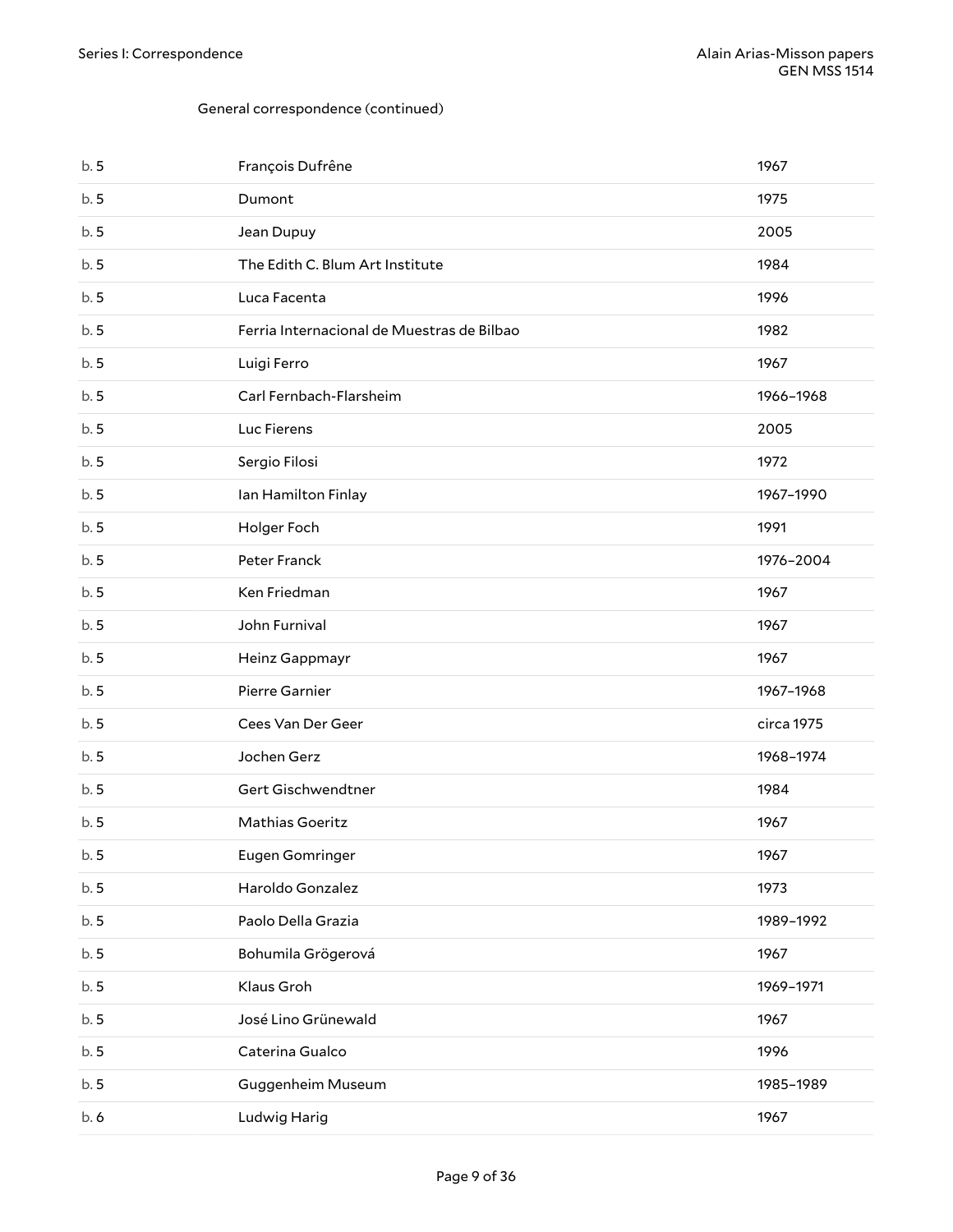| b.6 | Harvard University                       | 1981-1984  |
|-----|------------------------------------------|------------|
| b.6 | <b>Herald Tribune</b>                    | 1975       |
| b.6 | Dick Higgins                             | 1967-1988  |
| b.6 | Highgate Art Trust                       | 1990       |
| b.6 | Josef Hirsal                             | 1967       |
| b.6 | Philipp I. Hodson                        | 1966       |
| b.6 | Matthew Hogan                            | 1988       |
| b.6 | Roger D'Hont                             | 1973       |
| b.6 | 'T Hoogt                                 | 1975       |
| b.6 | Dom Sylvester Houédard                   | 1965-1967  |
| b.6 | Joël Hubaut                              | circa 1967 |
| b.6 | <b>Edmond Humeau</b>                     | circa 1967 |
| b.6 | Institute of Contemporary Art            | 1980       |
| b.6 | International Book Design Exhibition     | 1981-1982  |
| b.6 | International Communication Agency       | 1980-1981  |
|     |                                          |            |
| b.6 | Israel Musem                             | 1975       |
| b.6 | Istituto Universitario di Lingue Moderne | 1992       |
| b.6 | Ernst Jandl                              | 1967       |
| b.6 | Bernd Jentzsch                           | 1973-1979  |
| b.6 | Kitasono Katué                           | 1967-1968  |
| b.6 | Karl Kempton                             | circa 1967 |
| b.6 | Peter Kennedy                            | 1972       |
| b.6 | Theodore Koenig                          | 1966-1975  |
| b.6 | Jiri Kolar                               | 1967       |
| b.6 | <b>Richard Kostelanetz</b>               | 1971-1996  |
| b.6 | Ferdinand Kriwet                         | 1967       |
| b.6 | Kunsthalle Bern                          | 1985       |
| b.6 | Kunsthaus Zurich                         | 1970       |
| b.6 | Stadtisches Kunstmuseum Bonn             | 1985       |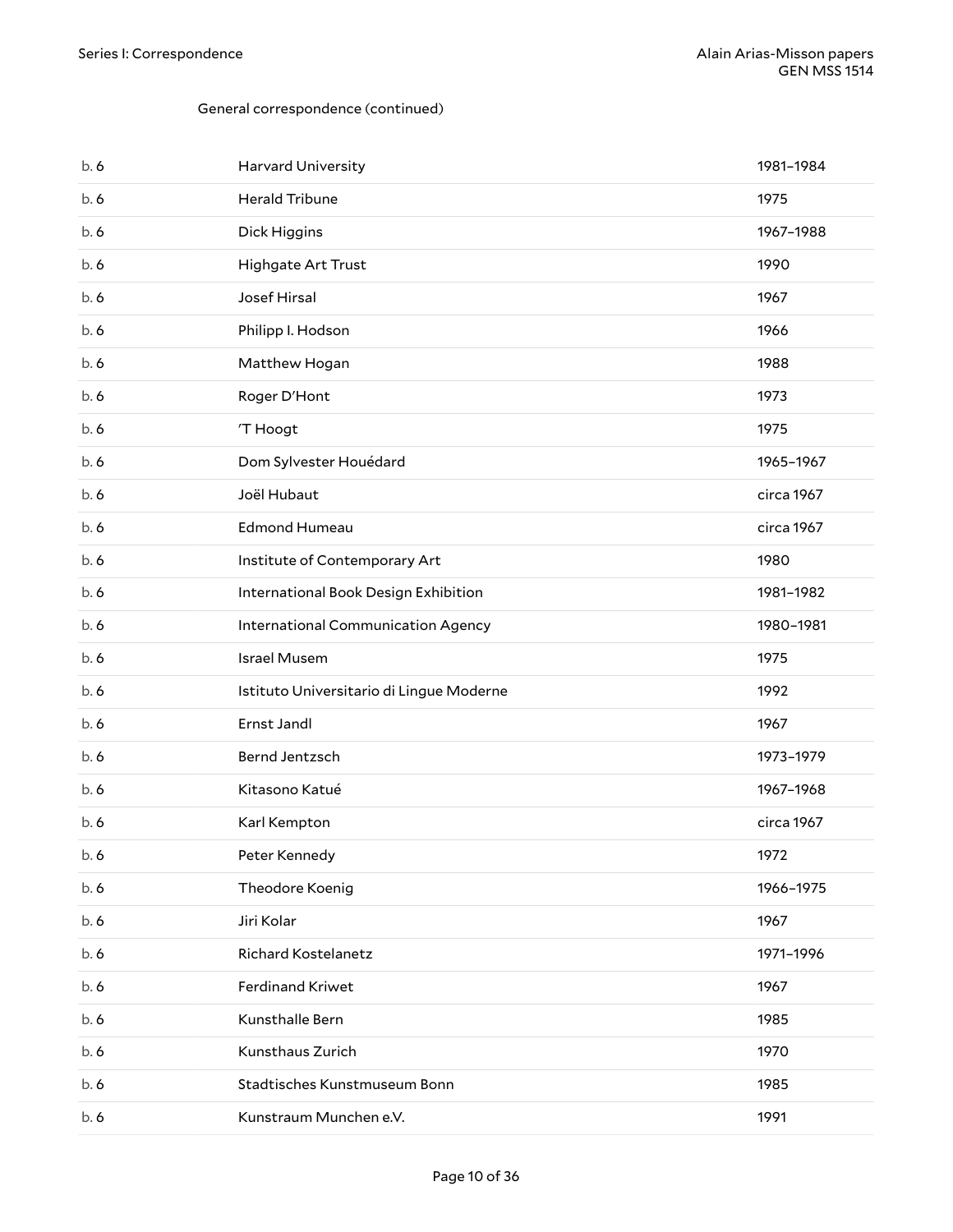| b.6 | Galleria La Bertesca                                                 | 1974       |
|-----|----------------------------------------------------------------------|------------|
| b.6 | Lothar Lang                                                          | 1974       |
| b.6 | Auro Lecci                                                           | 1971       |
| b.6 | Jacques Lepage                                                       | 1968-1972  |
| b.6 | Letterkundig Museum                                                  | 1976       |
| b.6 | Michèle L'heureux                                                    | 1991       |
| b.6 | Ignacio Gomez de Liano                                               | 1969-1980  |
| b.6 | Sean Licka                                                           | circa 1970 |
| b.6 | Lille métropole musée d'art moderne d'art contemporain et d'art brut | 2014       |
| b.6 | Literaturhaus Berlin                                                 | 1991       |
| b.6 | Literaturhaus Hamburg                                                | 1991       |
| b.6 | Arrigo Lora-Totino                                                   | 1967-1996  |
| b.6 | Louisiana State University                                           | 1980       |
| b.6 | Patrice Luchet                                                       | 1999       |
| b.7 | Jackson Mac Low                                                      | 1967       |
| b.7 | Dietrich Mahlow                                                      | 1981-2001  |
| b.7 | Mail Art Morioka 81                                                  | 1981       |
| b.7 | J.O. Mallander                                                       | 1973-1984  |
| b.7 | Lucia Marccucci                                                      | 1975-1979  |
| b.7 | Massachusetts Institute of Technology                                | 1993       |
| b.7 | Harry Matthews                                                       | 1965       |
| b.7 | Edition Hansjörg Mayer                                               | 1967       |
| b.7 | Cavan McCarthy                                                       | 1967       |
| b.7 | E. M. de Melo e Castro                                               | 1967       |
| b.7 | Abelardo Mena                                                        | 1990       |
| b.7 | Adolf Merckx                                                         | 1968-1973  |
| b.7 | Josep Mestres Quadreny                                               | 1965       |
| b.7 | Eugenio Miccini                                                      | 1978-1996  |
| b.7 | Joe Michaud                                                          | circa 1967 |
| b.7 | Comune di Milano                                                     | 1979       |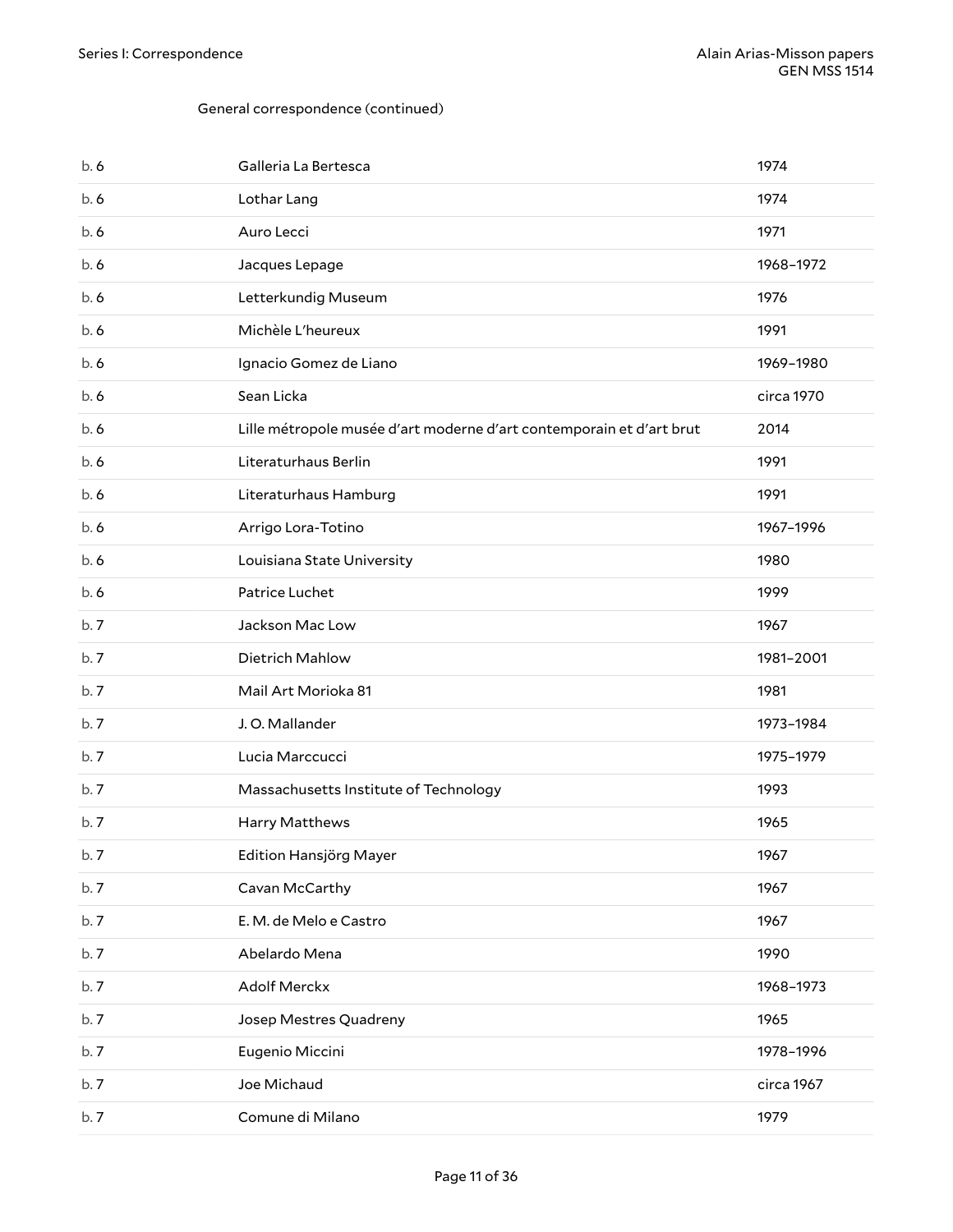| b.7 | Juan Millàn                          | circa 1990s |
|-----|--------------------------------------|-------------|
| b.7 | <b>Richard Minsky</b>                | 1988        |
| b.7 | <b>Federico Miralles</b>             | 1960        |
| b.7 | Lonel Minskin                        | 1967        |
| b.7 | Hideharu Miura                       | 1971-1983   |
| b.7 | Takeyoshi Miyazawa                   | 1975        |
| b.7 | Moderna Museet                       | 1975-1976   |
| b.7 | Eduardo Momene                       | 1972-1973   |
| b.7 | Franz Mon                            | 1967        |
| b.7 | Monmouth College                     | 1977        |
| b.7 | Jean Monod                           | 1983        |
| b.7 | <b>Barbara Moore</b>                 | 1996        |
| b.7 | Edwin Morgan                         | 1967-2001   |
| b.7 | Robert C. Morgan                     | 2000-2001   |
| b.7 | M. Mourik                            | 1975        |
| b.7 | Hayden Murphy                        | circa 1967  |
| b.7 | Musée d'Ixelles                      | 1975        |
| b.7 | Musées de Marseille                  | 1992-1993   |
| b.7 | Museo Biblioteca Archivio            | 2000        |
| b.7 | Museo Comunale dell'Informazione     | 1983        |
| b.7 | Museo de Arte Contemporanea          | 1974-1977   |
| b.7 | Museum of Contemporary Art - Utrecht | 1984        |
| b.7 | Museum of Fine Arts Boston           | 1989        |
| b.7 | Maurizio Nannucci                    | 1967-1979   |
| b.7 | National Endowment for the Arts      | 1978        |
| b.7 | The University of Nebraska           | 1972        |
| b.7 | University of Nevada                 | 1974        |
| b.7 | New York University                  | 1990        |
| b.7 | <b>BP Nichol</b>                     | 1967        |
| b.7 | Hans Jörgen Nielsen                  | 1967        |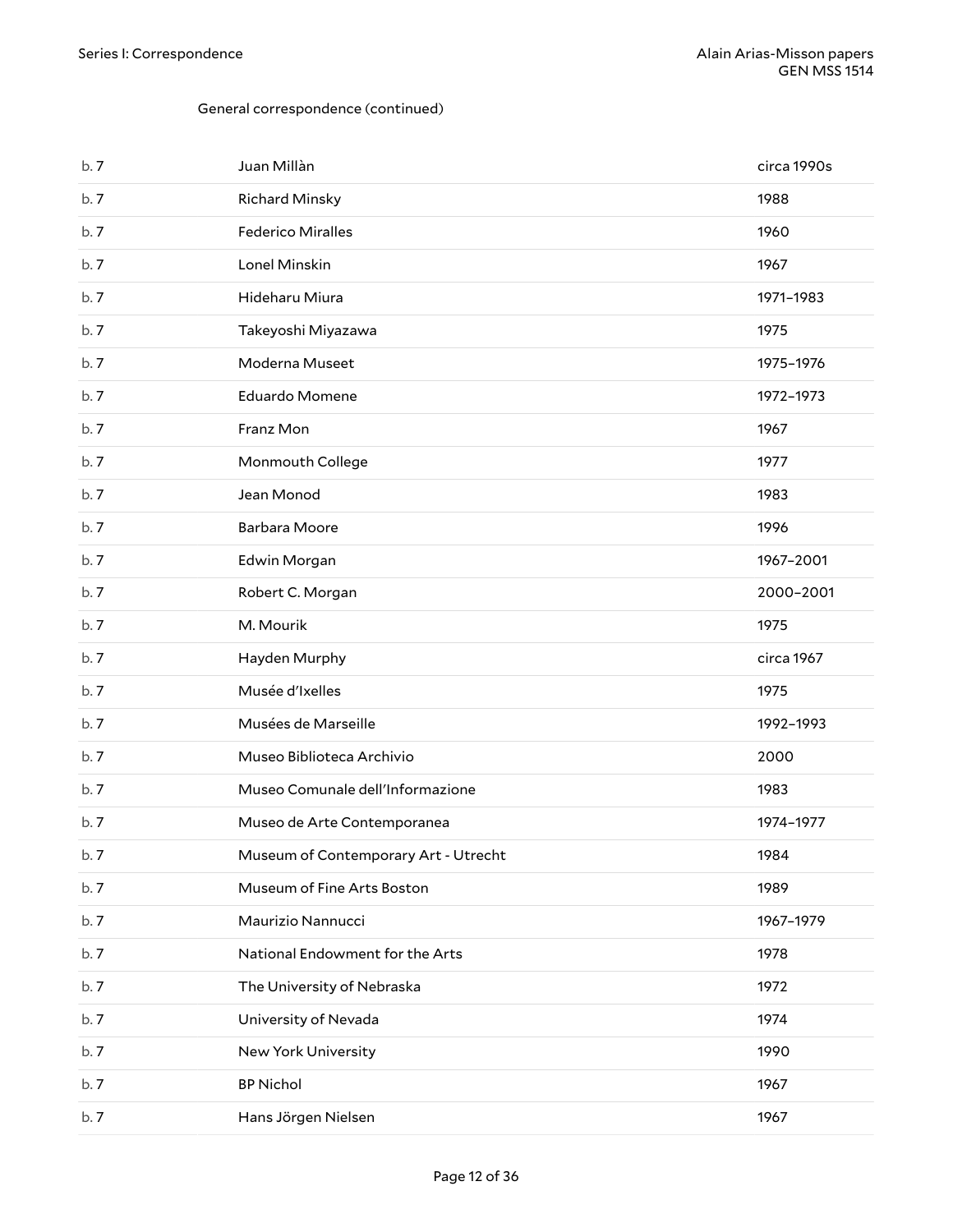| b.7 | Seiichi Niikuni                                    | 1967-1977  |
|-----|----------------------------------------------------|------------|
| b.7 | Ann Noël                                           | 1997       |
| b.7 | Norddeutscher Rundfunk                             | 1999       |
| b.8 | O. Ars Press                                       | 1980       |
| b.8 | <b>Tom Ockerse Editions</b>                        | circa 1973 |
| b.8 | The Ohio State University                          | 1971       |
| b.8 | Luciano Ori                                        | 1974-1983  |
| b.8 | Carlos Edmundo de Ory                              | 1968       |
| b.8 | The Otis Art Institute of Parsons School of Design | 1988-1991  |
| b.8 | Luis de Pablo                                      | 1972       |
| b.8 | Clemente Padín                                     | 1970-1977  |
| b.8 | Daniela Palazzoli                                  | 1972-1973  |
| b.8 | <b>Béatrice Parent</b>                             | 1973       |
| b.8 | The Paris Review                                   | 1978       |
| b.8 | Claudio Parmiggiani                                | 1967       |
| b.8 | Parole Immagini                                    | 1979       |
| b.8 | Flavia Paulon                                      | 1967       |
| b.8 | Jo Peeters                                         | 1973       |
| b.8 | Percosi Laboratorio Bimestrale                     | circa 1967 |
| b.8 | Michele Perfeti                                    | 1980       |
| b.8 | <b>Tom Phillips</b>                                | 1988       |
| b.8 | <b>William Phillips</b>                            | 1977       |
| b.8 | Poets & Writers                                    | 1976       |
| b.8 | Jacques Polieri                                    | 1968       |
| b.8 | Ediciones Poligrafa                                | 1968       |
| b.8 | Harry Polkihorn                                    | 1989       |
| b.8 | The Polytechnic of Central London                  | 1976-1977  |
| b.8 | Genesis P-Orridge                                  | 1975-1976  |
| b.8 | Jose Miguel de Prada Poole                         | circa 1967 |
| b.8 | Joan Prats                                         | circa 1967 |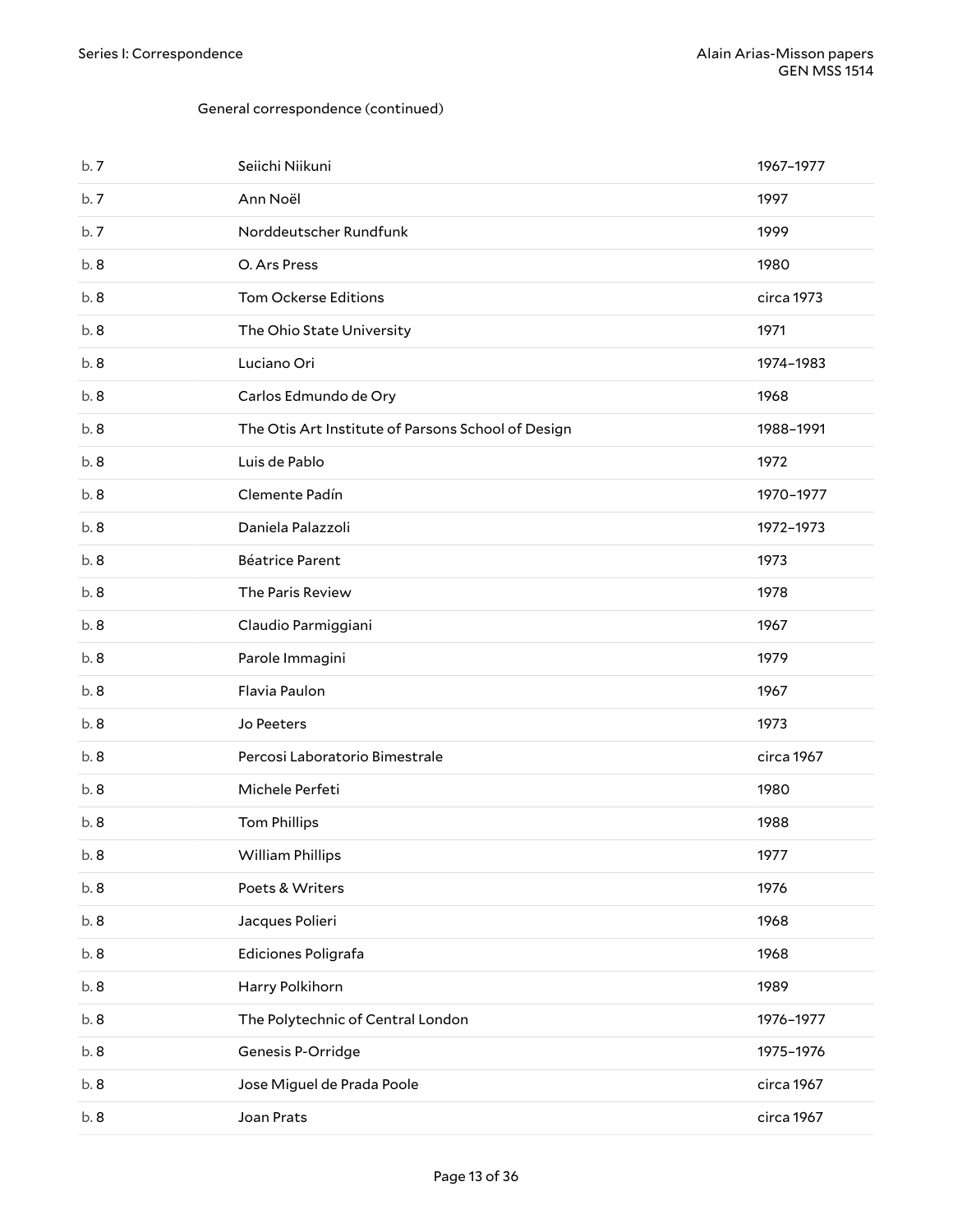| b.8  | <b>Provinciaal Museum</b>                                         | 1982        |
|------|-------------------------------------------------------------------|-------------|
| b.8  | Provincial Serviceburo voor Jongerenwerk in Noord-Brabant         | 1971        |
| b.8  | J. Rabascall                                                      | circa 1967  |
| b.8  | Carl Rabus                                                        | 1973        |
| b.8  | Jasia Reichardt                                                   | 1967        |
| b.8  | Mark Rothko                                                       | circa 1967  |
| b.8  | G. Ross Roy                                                       | 1975        |
| b.8  | Alain Roussel                                                     | 1971        |
| b.8  | Pim de Rudder                                                     | 1968        |
| b.8  | Serge Antoine Rudy                                                | 1992        |
| b.8  | Gerhard Rühm                                                      | 1967-1968   |
| b.8  | <b>Charles Russell</b>                                            | 1979-1980   |
| b.8  | The Ruth and Marvin Sackner Archive of Concrete and Visual Poetry | 1982-1990   |
| b.8  | Eino Ruutsalo                                                     | 1992        |
| b. 9 | Alvaro e Neide de Sa                                              | circa 1970  |
| b. 9 | St James Press Ltd                                                | 1975        |
| b. 9 | Francesco Salazar                                                 | 1968-1972   |
| b. 9 | Studio Santandrea                                                 | 1972-1975   |
| b. 9 | Sarenco<br>(2 Folders)                                            | 1970-2000s  |
| b.9  | Adam Saroyan                                                      | 1967        |
| b.9  | Hideo Sato                                                        | circa 1967  |
| b. 9 | Konrad Balder Schauffelen                                         | 1967        |
| b. 9 | Carolee Schneemann                                                | 1996        |
| b. 9 | Werner Schmidt                                                    | 1973        |
| b. 9 | Jörg Seifert                                                      | 1999-2000   |
| b. 9 | Seoul International Mail Art Exhibition                           | 1982        |
| b. 9 | Sesta Biennale Internazionale della Grafica d'Arte                | 1978        |
| b. 9 | John Sharkey                                                      | 1965-1969   |
| b. 9 | Leonard Shaykin                                                   | 1967        |
| b. 9 | Kenneth Shorr                                                     | circa 1970s |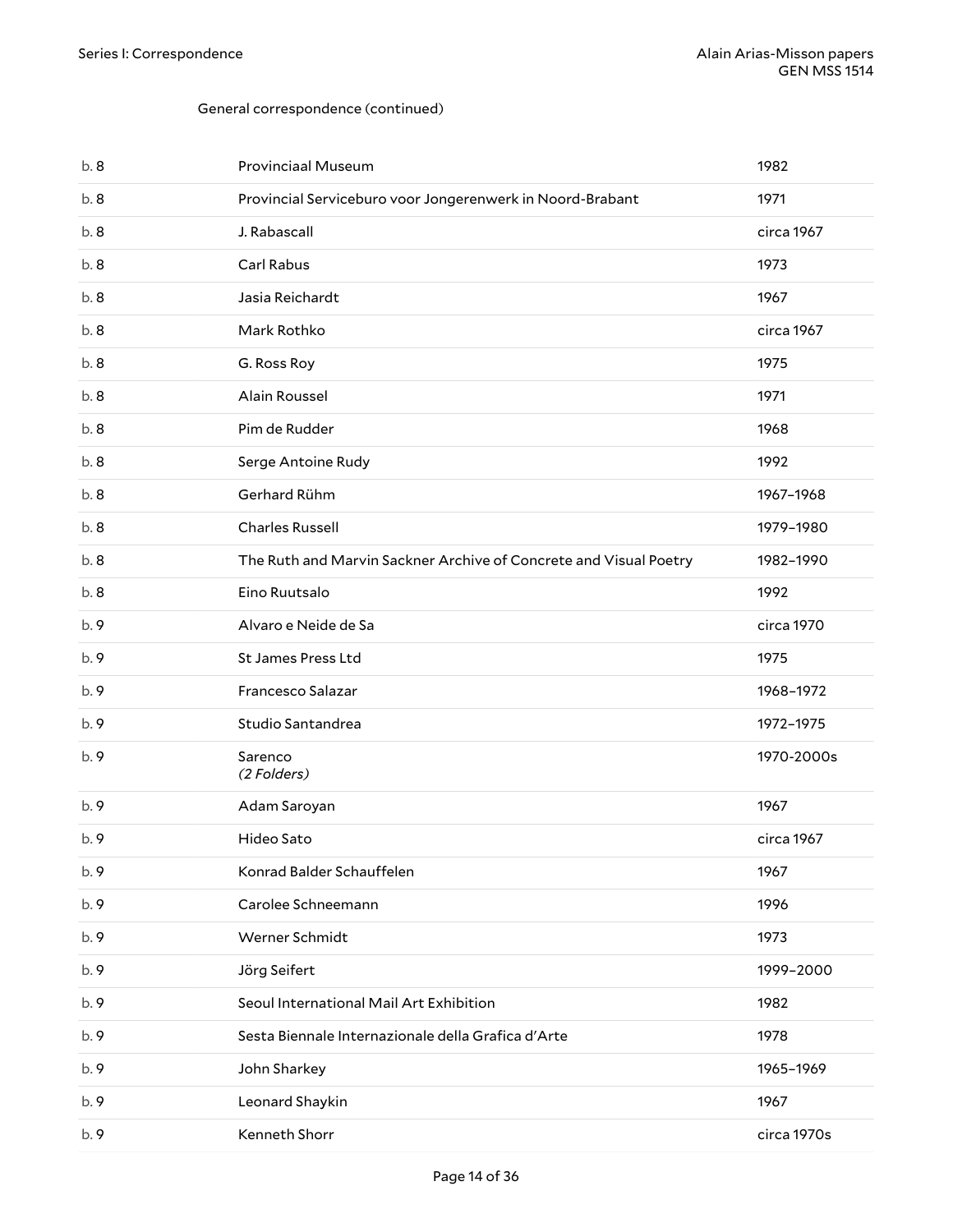| b. 9  | Gianni-Emilio Simonetti               | 1967       |
|-------|---------------------------------------|------------|
| b.9   | <b>Berty Skuber</b>                   | 1999       |
| b.9   | Klaus Sobolewski                      | 1990-1999  |
| b.9   | Hanns Sohm                            | 1967-1981  |
| b.9   | Mary Ellen Solt                       | 1967-1975  |
| b. 9  | The Something Else Press              | 1966-1967  |
| b.9   | The Spanish Institute                 | 1989       |
| b.9   | Adriano et Maurizio Spatola           | 1967-1976  |
| b.9   | Stedelijk Museum d'Amsterdam          | 1971       |
| b.9   | Hanna Stegmayer                       | 2002       |
| b.9   | Petr Stembera                         | 1966-1976  |
| b. 10 | Michael Tacke                         | 1994       |
| b. 10 | Shohachiro Takahashi                  | 1971-1990  |
| b. 10 | Amanda Teunissen                      | 1999       |
| b. 10 | <b>Ward Tietz</b>                     | 1993-1994  |
| b. 10 | <b>Francesc Torres</b>                | circa 1967 |
| b. 10 | Toscanello d'Oro                      | 1979       |
| b. 10 | Shimizu Toshihiko                     | 1977-1979  |
|       |                                       |            |
| b. 10 | <b>Enrique Tous</b>                   | circa 1967 |
| b. 10 | Karel Trinkewitz                      | 1999-2003  |
| b. 10 | <b>Timm Ulrichs</b>                   | 1967       |
| b. 10 | University of California, Los Angeles | 1997       |
| b.10  | University of East Anglia             | 1975       |
| b.10  | Enrique Uribe                         | 1967       |
| b. 10 | El Urogallo                           | 1974       |
| b. 10 | Uscita                                | 1969       |
| b. 10 | David Uu                              | 1971       |
| b. 10 | Francesco Vaccari                     | 1996       |
| b.10  | Jiri Valoch                           | 1967-1977  |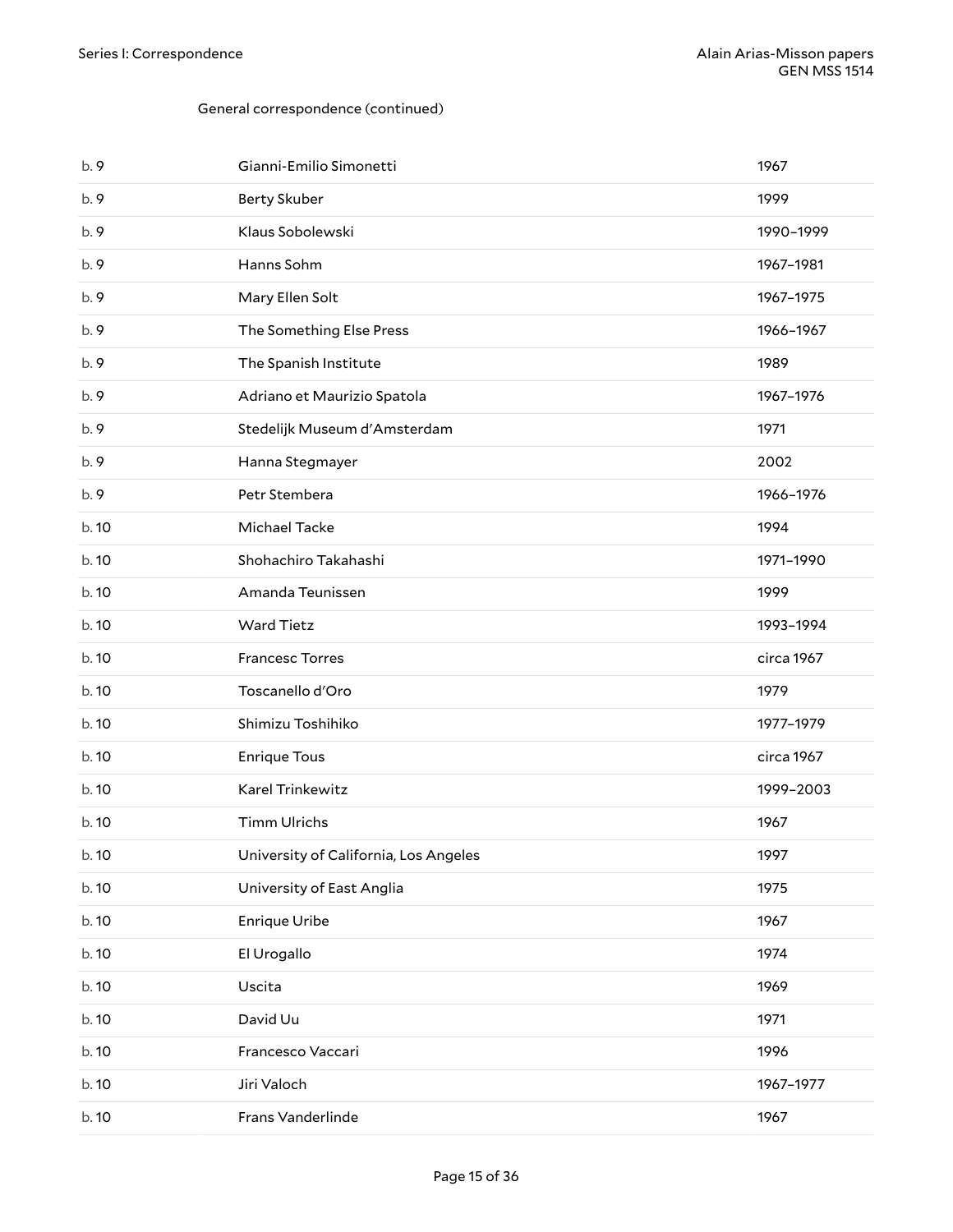<span id="page-15-0"></span>

| b. 10 | Isaac Abelio Vas                                                                                                                                            | 1997        |
|-------|-------------------------------------------------------------------------------------------------------------------------------------------------------------|-------------|
| b. 10 | VEB Verlag der Kunst Dresden                                                                                                                                | 1984        |
| b. 10 | Franco Verdi                                                                                                                                                | 1967-1970   |
| b. 10 | Edgardo Vigo                                                                                                                                                | 1967-1971   |
| b. 10 | Lara Vincy                                                                                                                                                  | 1979        |
| b. 10 | Virginia Museum of Fine Arts                                                                                                                                | 1976        |
| b. 10 | Jan de Vree                                                                                                                                                 | 2004        |
| b. 10 | Paul de Vree                                                                                                                                                | 1966-1981   |
| b.10  | Herman de Vries                                                                                                                                             | 1967-1969   |
| b. 10 | Ivo Vroom                                                                                                                                                   | 1967        |
| b. 10 | Wall Word                                                                                                                                                   | 1991        |
| b. 10 | Risciard Wasko                                                                                                                                              | 2005        |
| b.10  | Don Wellman                                                                                                                                                 | circa 1967  |
| b. 10 | Klaus Werner                                                                                                                                                | 1989        |
| b. 10 | Westfälisches Landesmuseum für Kunst und Kulturgeschichte                                                                                                   | 1989-1995   |
| b. 10 | Franz Weyler                                                                                                                                                | 1974-1977   |
| b.10  | <b>Emmet Williams</b>                                                                                                                                       | 1967        |
| b.10  | Christian Xatrec                                                                                                                                            | 1991        |
| b. 10 | Fujitomi Yasuo                                                                                                                                              | 1967        |
| b. 10 | Paul Zelevansky                                                                                                                                             | 1979        |
| b. 10 | Nicolas Zurbrugg                                                                                                                                            | circa 1980s |
|       | Literary correspondence<br>1.25 linear feet (3 boxes)<br>This subseries consists of both personal and business correspondence related to<br>literary works. | 1965-2007   |
| b. 11 | <b>Walter Abish</b>                                                                                                                                         | 1978-1993   |
| b. 11 | Mark Amerika                                                                                                                                                | circa 1990s |
| b.11  | The American Book Review                                                                                                                                    | 1980-1981   |
| b.11  | Alain Arias-Misson                                                                                                                                          | 1967        |
| b. 11 | <b>Russel Banks</b>                                                                                                                                         | 1979        |
| b.11  | Donald Barthelme                                                                                                                                            | 1979        |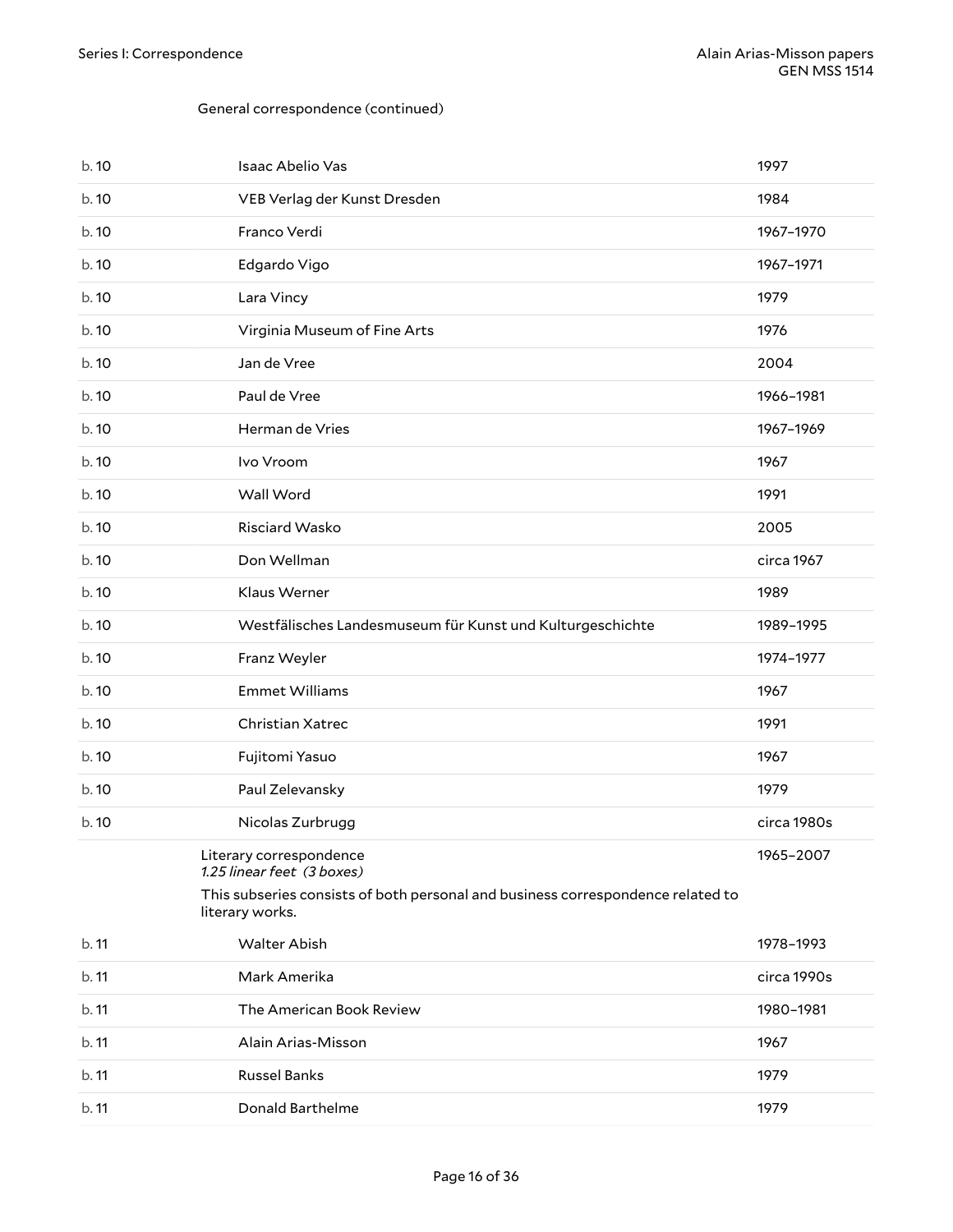| b.11  | Jonathan Baumbach                           | 1979            |
|-------|---------------------------------------------|-----------------|
| b.11  | The Buckley-Little Book Catalogue           | 1983            |
| b.11  | <b>Burning Deck</b>                         | circa 1961-2017 |
| b.11  | Roland Busselen                             | 1967            |
| b.11  | George Chambers                             | circa 1967      |
| b.11  | Chelsea                                     | 1980            |
| b.11  | Chicago Review                              | 1965-1996       |
| b.11  | Chicago Review Press                        | 1972-1991       |
| b.11  | City Lights                                 | 1971-1972       |
| b.11  | Maurice Clavel                              | 1976            |
| b.11  | Columbia University in the City of New York | circa 1970s     |
| b.11  | Conjunctions                                | 1993            |
| b.11  | Coordinating Council of Literary Magazines  | 1980            |
| b.11  | Gilles Curie                                | 2000            |
| b.11  | Marc Dachy                                  | 1985-2001       |
| b.11  | <b>Guy Davenport</b>                        | 1980-1985       |
| b.11  | Dalkey Archive Press                        | circa 2000s     |
| b.11  | Dell Publishing                             | 1978-1979       |
| b.11  | Doubleday & Company                         | 1967            |
| b.11  | The Drama Review                            | 1971-1972       |
| b.11  | Emporia Kansas State college                | 1974-1977       |
| b. 11 | Encyclopedia                                | circa 1979      |
| b.11  | The Evergreen Review                        | circa 1967      |
| b. 11 | The Eye Corporation                         | 1979            |
| b. 12 | Anne della Faille d'Huysse                  | 1965            |
| b. 12 | Jean-Pierre Faye                            | 2007            |
| b. 12 | Raymond Federman                            | 1978-1991       |
| b. 12 | Fiction Collective Two                      | 1993-1997       |
| b. 12 | Fiction International                       | 1975-1983       |
| b. 12 | Follet Publishing Company                   | 1971            |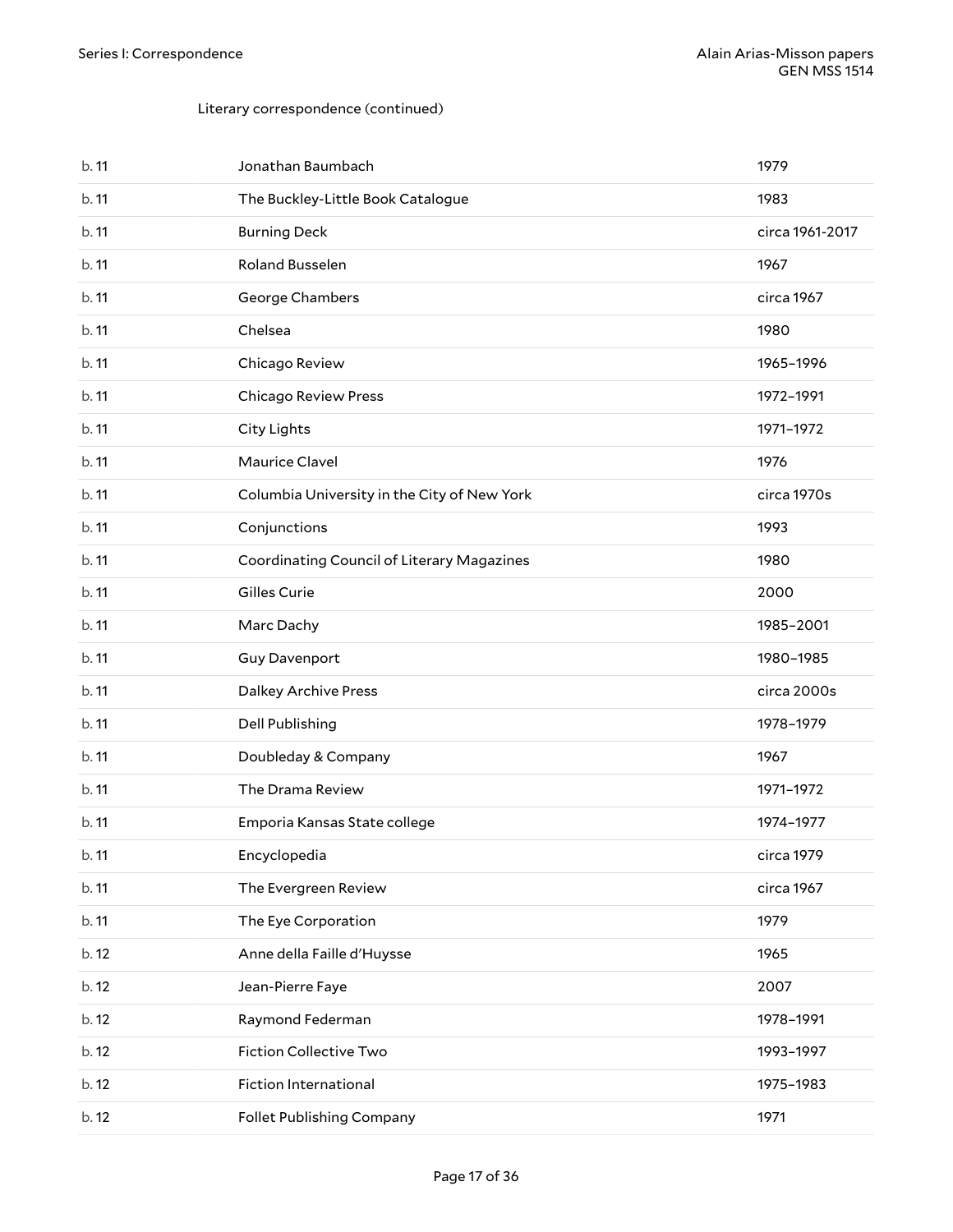| b. 12 | Frederick A. Praeger Inc          | 1967       |
|-------|-----------------------------------|------------|
| b. 12 | Kenneth Gangemi                   | 1978       |
| b.12  | <b>Grove Press</b>                | 1966-1979  |
| b.12  | Pedro Juan Gutierrez              | 2000       |
| b.12  | <b>Herald Tribune</b>             | 1975       |
| b.12  | Les Editions Jean Michel Place    | 1982       |
| b.12  | John O'Hara Journal               | 1979-1981  |
| b. 12 | The John Hopkins University Press | 1990       |
| b.12  | Tom Joyce                         | 1975       |
| b. 12 | Kansas State Teachers College     | 1973       |
| b. 12 | <b>Steve Katz</b>                 | circa 1971 |
| b. 12 | Jerome Klinkowitz                 | 1975-1990  |
| b. 12 | <b>Richard Kostelanetz</b>        | 1970-1980  |
| b. 12 | M. A. Lipschultz                  | 1979       |
| b. 12 | Literary Criticism Series         | 1991       |
| b. 12 | Clarence Major                    | 1979-1981  |
| b.12  | Joe McElroy                       | 2004       |
| b.12  | Juliet McGrath                    | 1974       |
| b.12  | McGraw-Hill Book Company          | 1966       |
| b. 12 | McPherson & Company               | 1984-1992  |
| b.12  | <b>Modern Painters</b>            | 2005       |
| b. 12 | Barbara Moore                     | 1980       |
| b. 12 | <b>New Directions</b>             | 1966       |
| b. 12 | The New Yorker                    | 1988       |
| b. 12 | New York University               | 1988       |
| b. 13 | O. Ars Press                      | 1980-1982  |
| b.13  | Out of London Press               | circa 1980 |
| b. 13 |                                   |            |
|       | The Palimpsest                    | circa 1980 |
| b.13  | The Paris Review                  | 1976-1981  |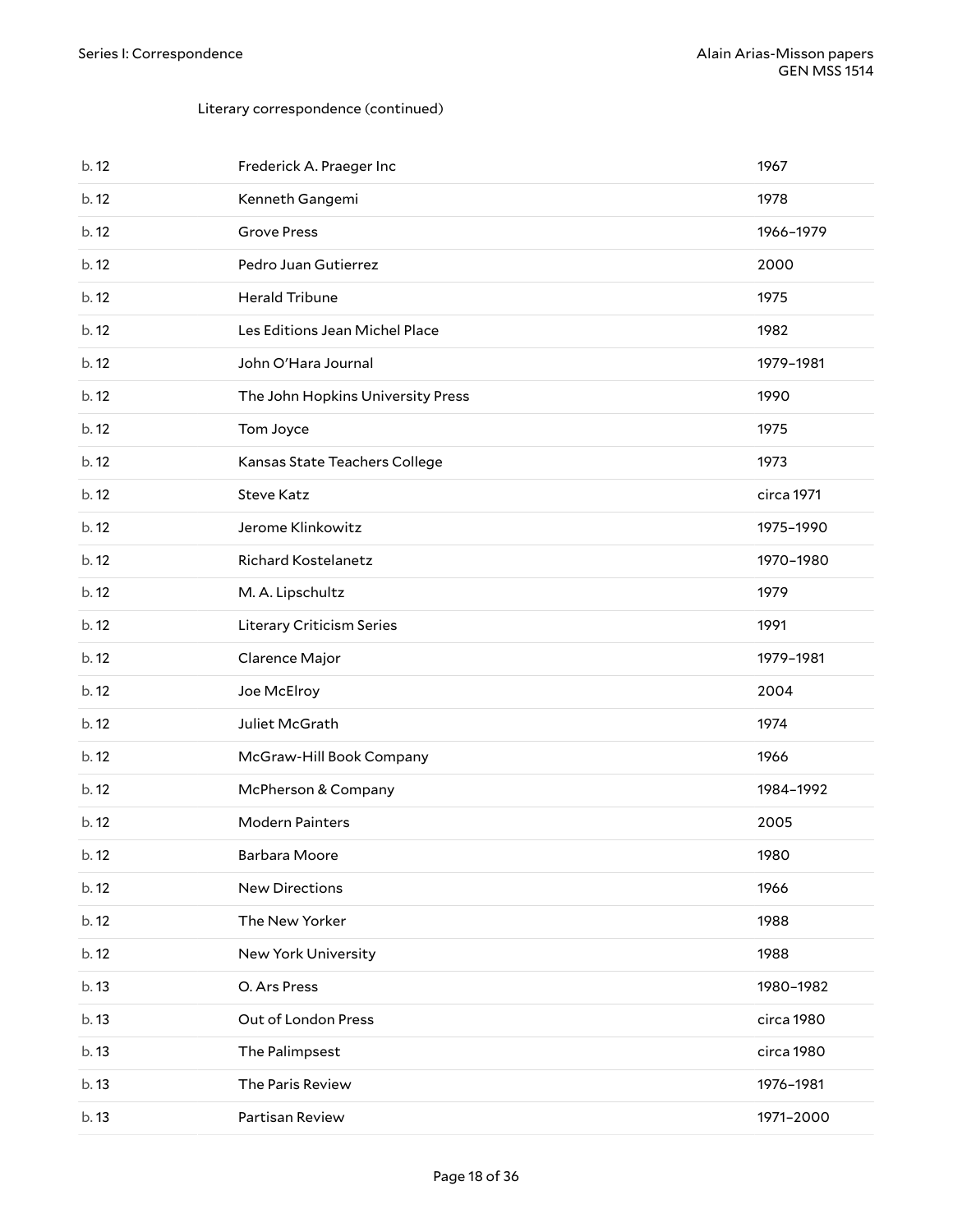| b. 13 | Jesus Peraita                           | 1971       |
|-------|-----------------------------------------|------------|
| b.13  | Peter Owen Publishers                   | 1970       |
| b.13  | David Plumb                             | 1974-1982  |
| b. 13 | The Pushcart Press                      | 1980       |
| b.13  | Quarterly Review of Literature          | 1983-1984  |
| b. 13 | Atelier Rabascall                       | 1979       |
| b.13  | Philippe Roussin                        | 1967       |
| b.13  | <b>Charles Russell</b>                  | 1979-1981  |
| b.13  | San Diego State University              | 1983       |
| b.13  | Luc Santi                               | 1980       |
| b.13  | Leonard Shaykin                         | 1967-1969  |
| b.13  | Klaus Sobolewski                        | 1999       |
| b.13  | John Somer                              | 1967-1969  |
| b.13  | The Sonus Press                         | 1970       |
| b.13  | Stardust                                | 1976       |
| b.13  | State University of New York at Buffalo | 1976-1982  |
| b.13  | Michael Stephens                        | 1979       |
| b. 13 | <b>Richard Stern</b>                    | 1967       |
| b. 13 | Ronald Sukenick                         | 1968       |
| b. 13 | Sub Stance                              | 1980       |
| b. 13 | Sun & Moon                              | 1980-1991  |
| b. 13 | <b>Swallow Press</b>                    | 1969       |
| b.13  | <b>Bruno Testa</b>                      | 2005       |
| b.13  | <b>Transatlantic Review</b>             | 1971-1979  |
| b. 13 | Tri-Quarterly Northwestern Review       | 1970       |
| b. 13 | Tulane Drama Review                     | 1968       |
| b.13  | John Tytell                             | 1989       |
| b.13  | University of Chicago                   | circa 1970 |
| b.13  | University of Colorado                  | 1976-1983  |
| b. 13 | Virginia Commonwealth University        | 1979       |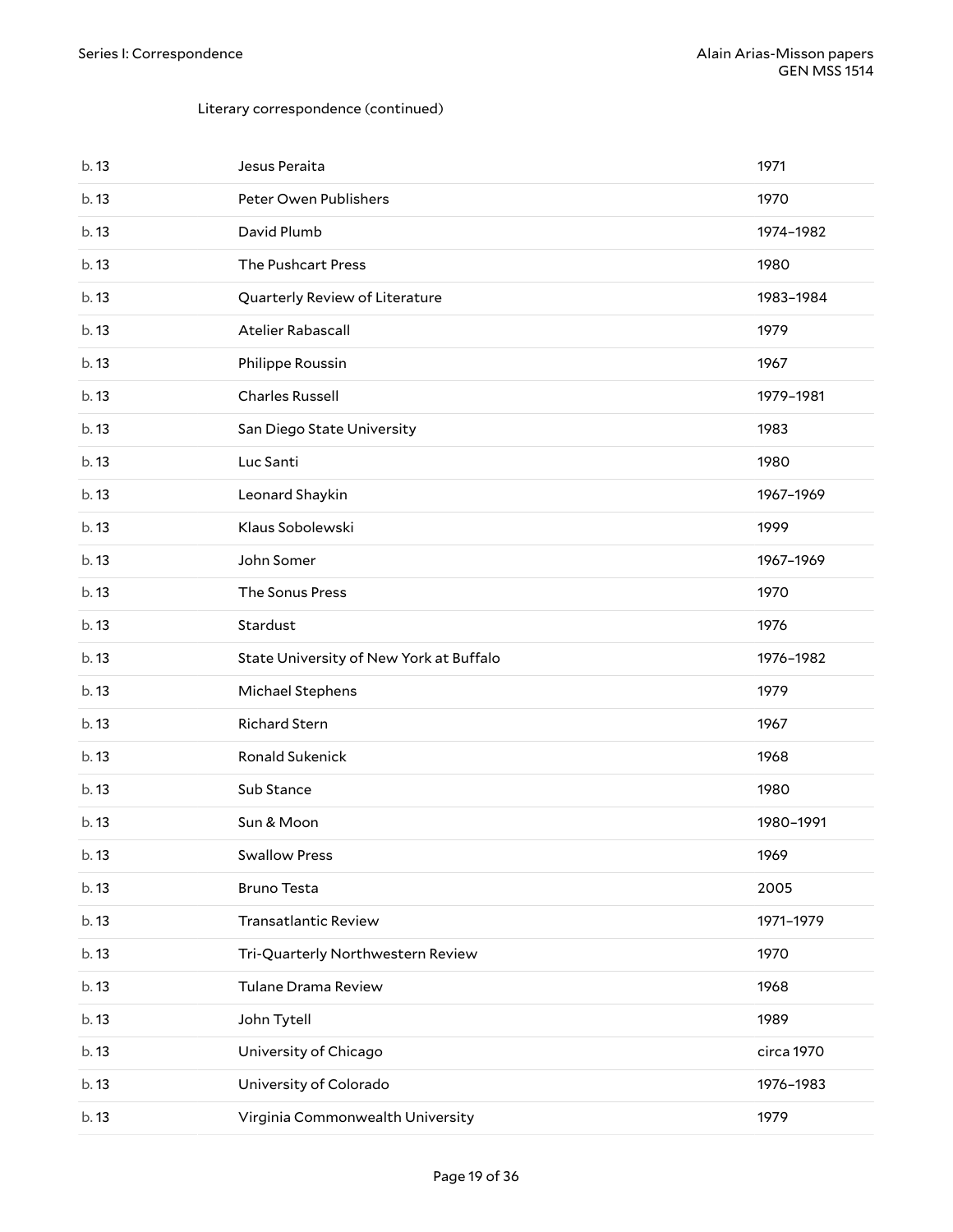| b.13 | Westcoast Review of Books | 1974 |
|------|---------------------------|------|
| b.13 | Cedric Whitman            | 1967 |
| b.13 | <b>Bill Wilson</b>        | 1993 |
| b.13 | Christa Wolf              | 1974 |
| b.13 | Regine Wosnitza           | 1999 |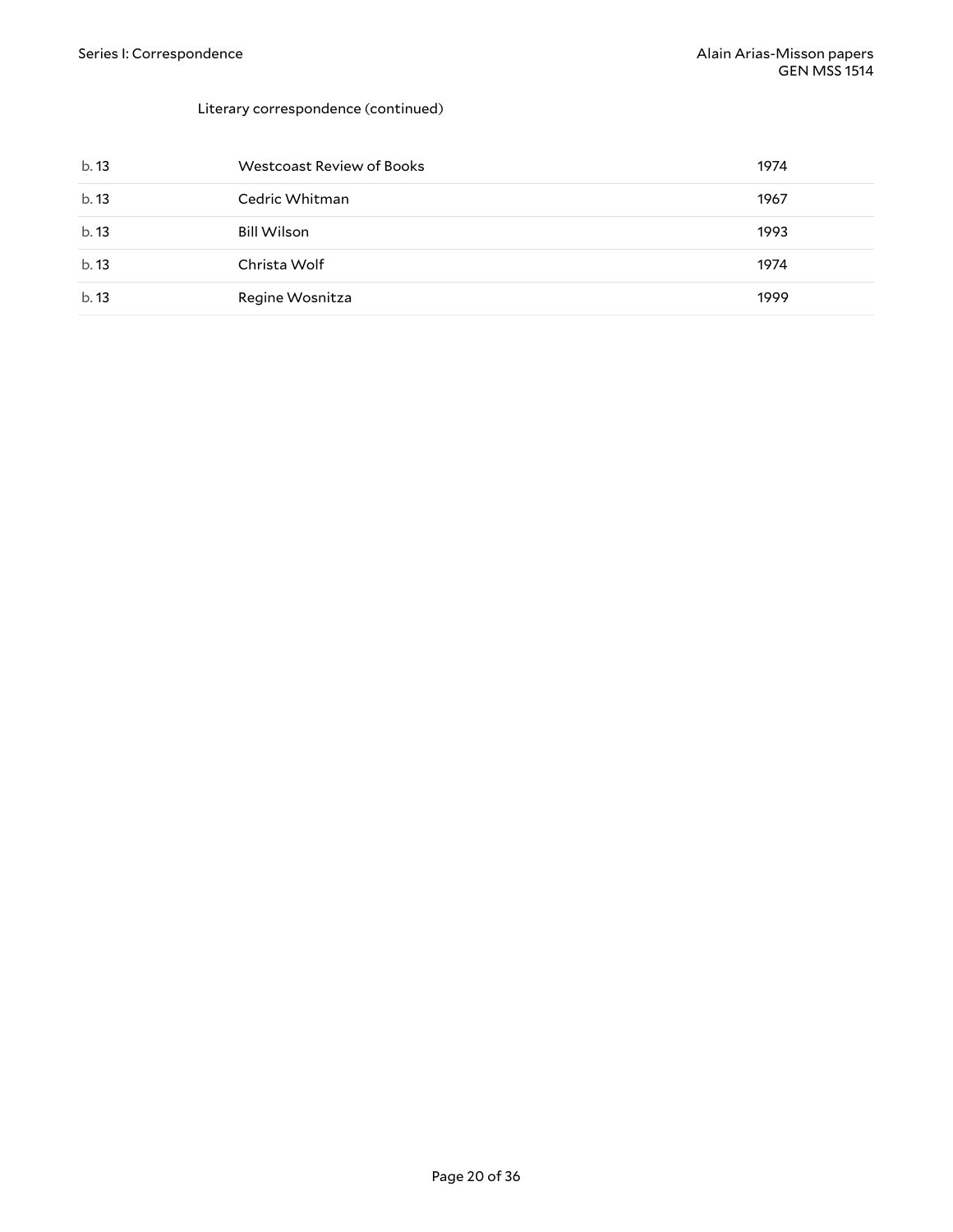### <span id="page-20-0"></span>**Series II: Poems, notes, and writings, 1959–2017**

### *2.33 linear feet (6 boxes)*

The arrangement is roughly chronological, preserving the order as received from Alain Arias-Misson.

| b.14  | Originals                                     | 1962-1983 |
|-------|-----------------------------------------------|-----------|
| b.14  | Poems                                         | 1959-1962 |
| b.14  | Sound Poems                                   | 1963-1968 |
| b. 14 | <b>Concrete Narrative</b>                     | 1965-1967 |
| b. 15 | <b>Vietnam Superfiction</b>                   | 1967-1968 |
| b.15  | God Public Poem                               | 1968      |
| b. 15 | A Madrid Public Poem                          | 1969      |
| b. 15 | <b>Eccentric Public Poem</b>                  | 1969      |
| b.15  | PoemX Public Poem                             | 1970      |
| b. 15 | Palabras Fragiles Public Poem                 | 1971      |
| b. 15 | Chomsky Generative Grammar Public Poem        | 1972      |
| b. 15 | Non-Signifiers From Public Poem               | 1972      |
| b. 15 | <b>Punctuation Public Poem</b>                | 1972      |
| b. 15 | Eccentric Photos from Punctuation Public Poem | 1974      |
| b. 15 | Eccentric Photos "Signs for Everyday"         | 1974      |
| b. 15 | Private-Public Poem                           | 1974      |
| b. 15 | Cat and Mouse Public Poem                     | 1974      |
| b. 15 | The Beethoven Bicentennial Public Poem        | 1974      |
| b. 15 | Miscellaneous Notes on Public Poems           | 1967-1974 |
| b. 15 | Articles on the Public Poem                   | 1967-1974 |
| b.16  | <b>Public Proust Poem</b>                     | 1984      |
| b. 16 | Public Proust Poem                            | 1986      |
| b.16  | Public Hollywood Monsters Poem                | 1991      |
| b.16  | The Public Teutonic Poem                      | 1991      |
| b.16  | The Public Shamanic Chapel Sixtine Poem       | 1998      |
| b.16  | The Public Surveillance Poem                  | 2003      |
| b.16  | The Public Gan(t)d Poem                       | 2007      |
| b.16  | The Public "La Derniere S(c)ene" Poem         | 2008      |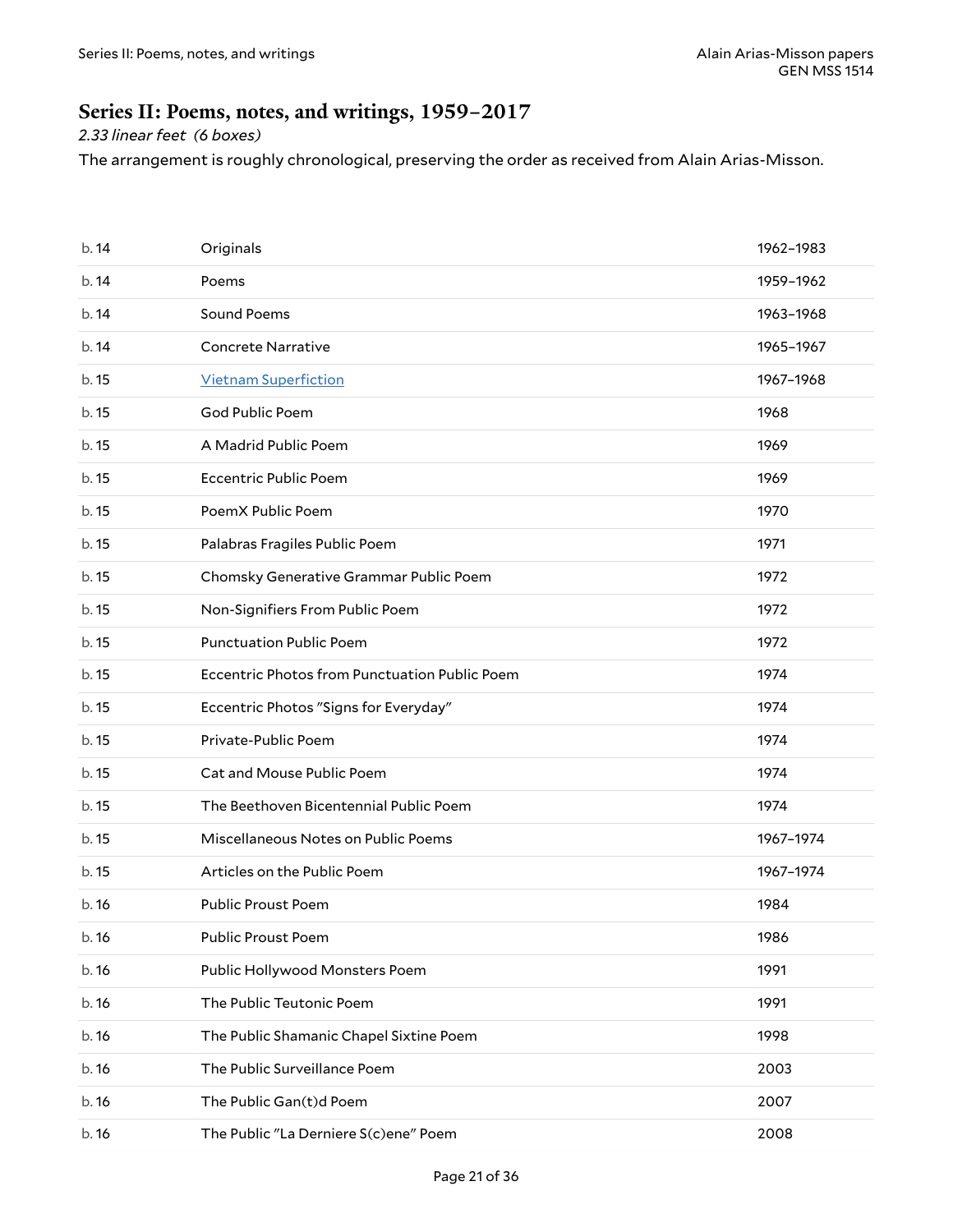| b.16 | The Public "La Derniere Cene" Poem          | 2008            |
|------|---------------------------------------------|-----------------|
| b.16 | The Public Linguistic Poem                  | 2015            |
| b.16 | The Public Sinking of Venice Poem           | 2015            |
| b.16 | The Public Burkini Poem                     | 2017            |
| b.16 | Articles on the Public Poem                 | 1984            |
| b.17 | Chronological List of Notes and Essays      | 1959-1977       |
| b.17 | Chronological List of Criticism             | circa 1959-1982 |
| b.18 | <b>Brief Fiction 1960s</b><br>(3 folders)   | circa 1960s     |
| b.19 | The Mind Crime of August Saint<br>5 Folders | 1979            |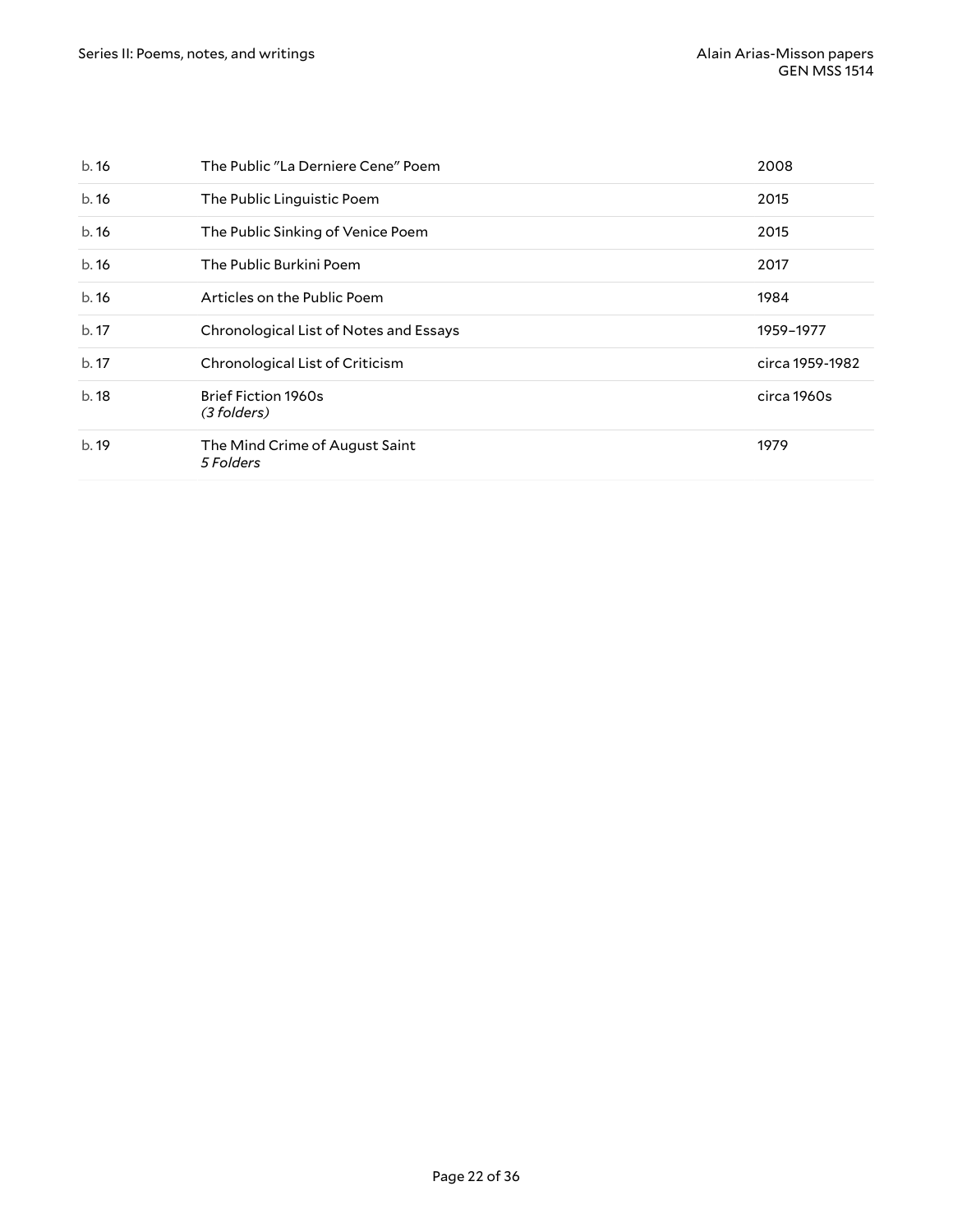### <span id="page-22-0"></span>**Series III: Works by others, 1956–1993**

### *0.67 linear feet (2 boxes)*

This series consists of manuscript, typescript, and carbon works of visual poetry and artwork by friends of Alain Arias-Misson.

Arranged alphabetically by artist or poet.

| b. 20 | Jean-François Bory         | circa 1966      |
|-------|----------------------------|-----------------|
| b. 20 | Edgard Braga               | 1966            |
| b. 20 | Joan Brossa                | circa 1960s     |
| b. 20 | Klaus Burkhardt            | 1967            |
| b. 20 | Ugo Carrega                | 1967-1978       |
| b. 20 | Sergio Cena                | 1980-1981       |
| b. 20 | <b>Carlfriedrich Claus</b> | 1956-1960       |
| b. 20 | Herman Damen               | 1965-1966       |
| b. 20 | Carl Fernbach-Flarsheim    | circa 1966-1967 |
| b. 20 | Ludwig Harig               | circa 1965      |
| b. 20 | Ana Hatherly               | 1966            |
| b. 20 | Hirsal-Grogerova           | 1962-1967       |
| b. 20 | Dom Sylvester Houédard     | 1967            |
| b. 20 | Ernst Jandl                | 1963            |
| b. 20 | <b>Ferdinand Kriwet</b>    | 1960-1963       |
| b. 20 | Maurizio Nannucci          | circa 1966      |
| b. 20 | Gerhard Rühm               | circa 1956-1959 |
| b. 20 | Konrad Balder Schauffelen  | 1966-1971       |
| b. 20 | Gianni-Emilio Simonetti    | 1965-1967       |
| b. 20 | Adriano Spatola            | circa 1965-1966 |
| b. 20 | Maurizio Spatola           | 1966-1967       |
| b. 20 | Petr Stembera              | 1970-1971       |
| b. 20 | Shohachiro Takahashi       | 1976            |
| b. 20 | Shimizu Toshihiko          | 1974            |
| b. 20 | Karel Trinkewitz           | 1983-1993       |
| b. 20 | <b>Timm Ulrichs</b>        | 1965            |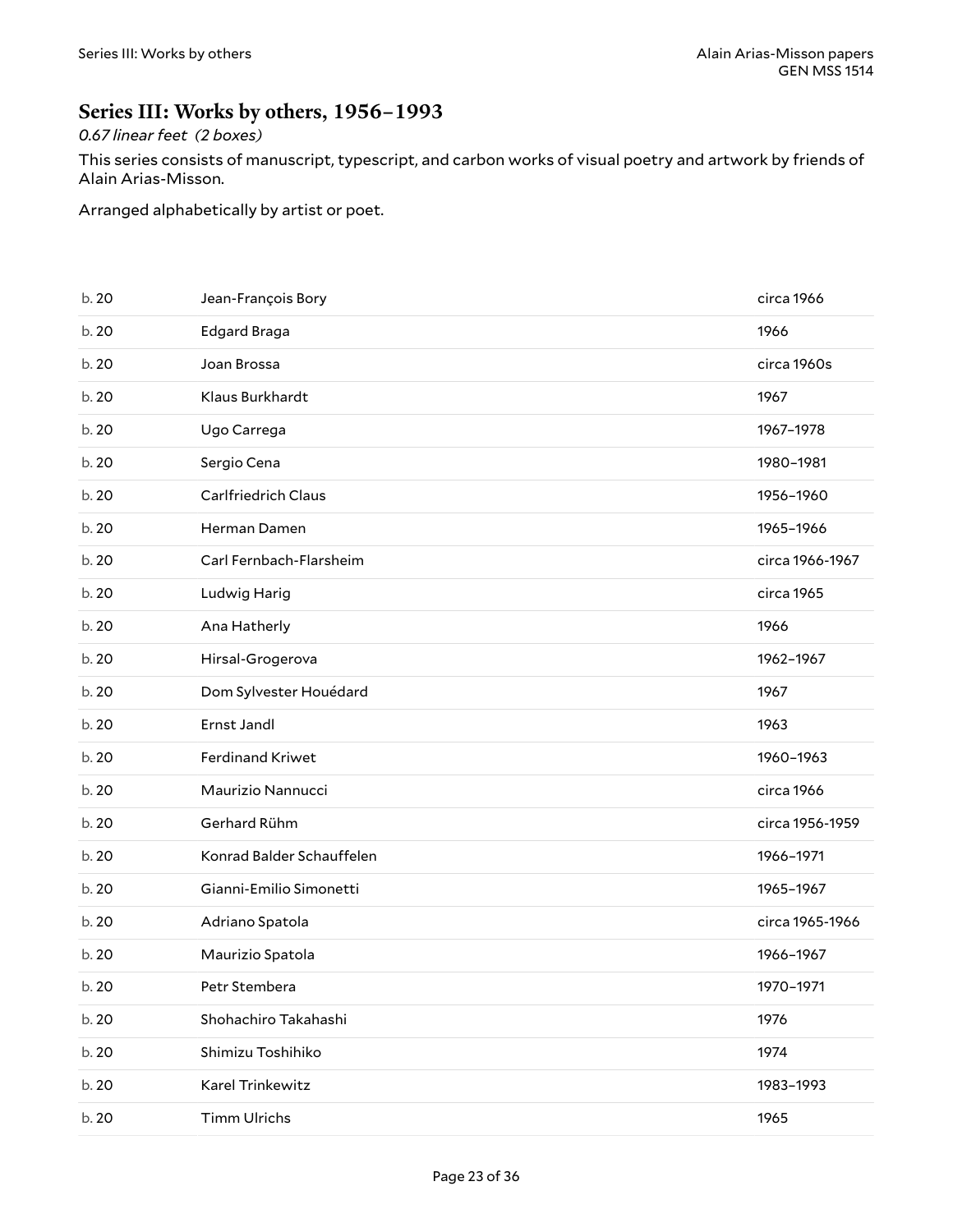| b.20  | Enrique Valdivielso Uribe | circa 1962-1967 |
|-------|---------------------------|-----------------|
| b. 20 | Jiri Volach               | 1967-1977       |
| b.20  | <b>Frans Vanderlinde</b>  | 1964-1977       |
| b.20  | Paul de Vree              | circa 1966-1967 |
| b.20  | Herman de Vries           | circa 1962      |
| b.20  | Ivo Vroom                 | 1966            |
| b. 20 | David W                   | 1967            |
| b.21  | Russel Banks, Joan Brossa | 1960-1975       |
| b.21  | Raymond Federman          | 1960-1975       |
| b.21  | Clarence Major            | 1960-1975       |
|       |                           |                 |
| b.21  | Sarenco, Ronad Sukenick   | 1960-1975       |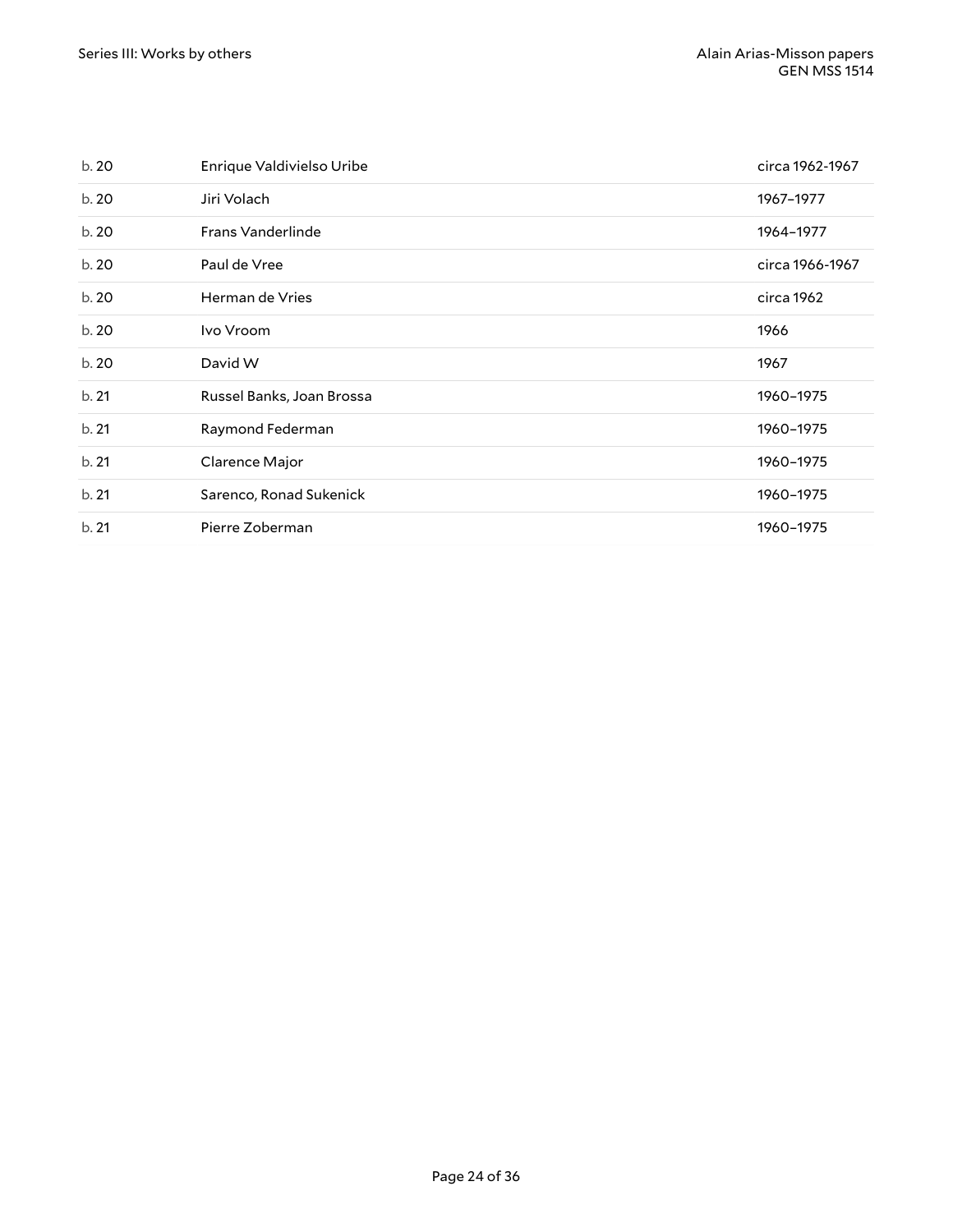### <span id="page-24-0"></span>**Series IV: Visual poetry and related materials, 1958–2017**

#### *0.83 linear feet (2 boxes)*

This series consists of examples of visual poetry by Alain Arias-Misson and other artists and related materials documenting their work.

Arranged in rough chronological order.

| b.22  | Chronological list of visual poetry documents                                                                        | 1958-1980 |
|-------|----------------------------------------------------------------------------------------------------------------------|-----------|
| b. 22 | Pilot plan for concrete poetry                                                                                       | 1958      |
| b. 22 | Charlas en torno a la Poesia                                                                                         | 1965      |
| b. 22 | Arias-Misson Lecture                                                                                                 | 1965      |
| b. 22 | Tlaloc                                                                                                               | 1965      |
| b. 22 | <b>Tlaloc Directory</b>                                                                                              | 1965      |
| b. 22 | Envelope from Julio Campal                                                                                           | 1965      |
| b. 22 | Letter to Tlaloc Reader                                                                                              | 1966      |
| b. 22 | Loc-Sheet                                                                                                            | 1966      |
| b. 22 | Prima Esposizione Internazionale Di Manifesti                                                                        | 1967      |
| b. 22 | Chicago Review                                                                                                       | 1967      |
| b. 22 | Anthologie of International Avant-Garde Poetry                                                                       | 1967      |
| b. 22 | In Concreto                                                                                                          | 1968      |
| b. 22 | Performance by Bory                                                                                                  | 1968      |
| b. 22 | 66 Operatori D'Avantguardia Di Tutto Il Mondo invitation                                                             | 1969      |
| b. 22 | Les leçons d'une Biennale                                                                                            | 1970      |
| b. 22 | Cahier préparatoire à l'assemblée générale des                                                                       | 1970      |
| b. 22 | American Library Bruxelles Invitation                                                                                | 1971      |
| b. 22 | Programma: Festival                                                                                                  | 1971      |
| b. 22 | Arte Conceptual                                                                                                      | 1972      |
| b. 22 | Statement on rich                                                                                                    | 1972      |
| b. 22 | Exhibition at the American Library                                                                                   | 1972      |
| b. 22 | Poesia Visiva Internazionale                                                                                         | 1972      |
| b. 22 | Concrete Poetry newspaper article                                                                                    | 1973      |
| b. 22 | Ceolfrith 15                                                                                                         | 1973      |
| b. 22 | Confessions of a murderer, rapist, bomber, thief or a year in the journal of an<br>ordinary American by Arias-Misson | 1974      |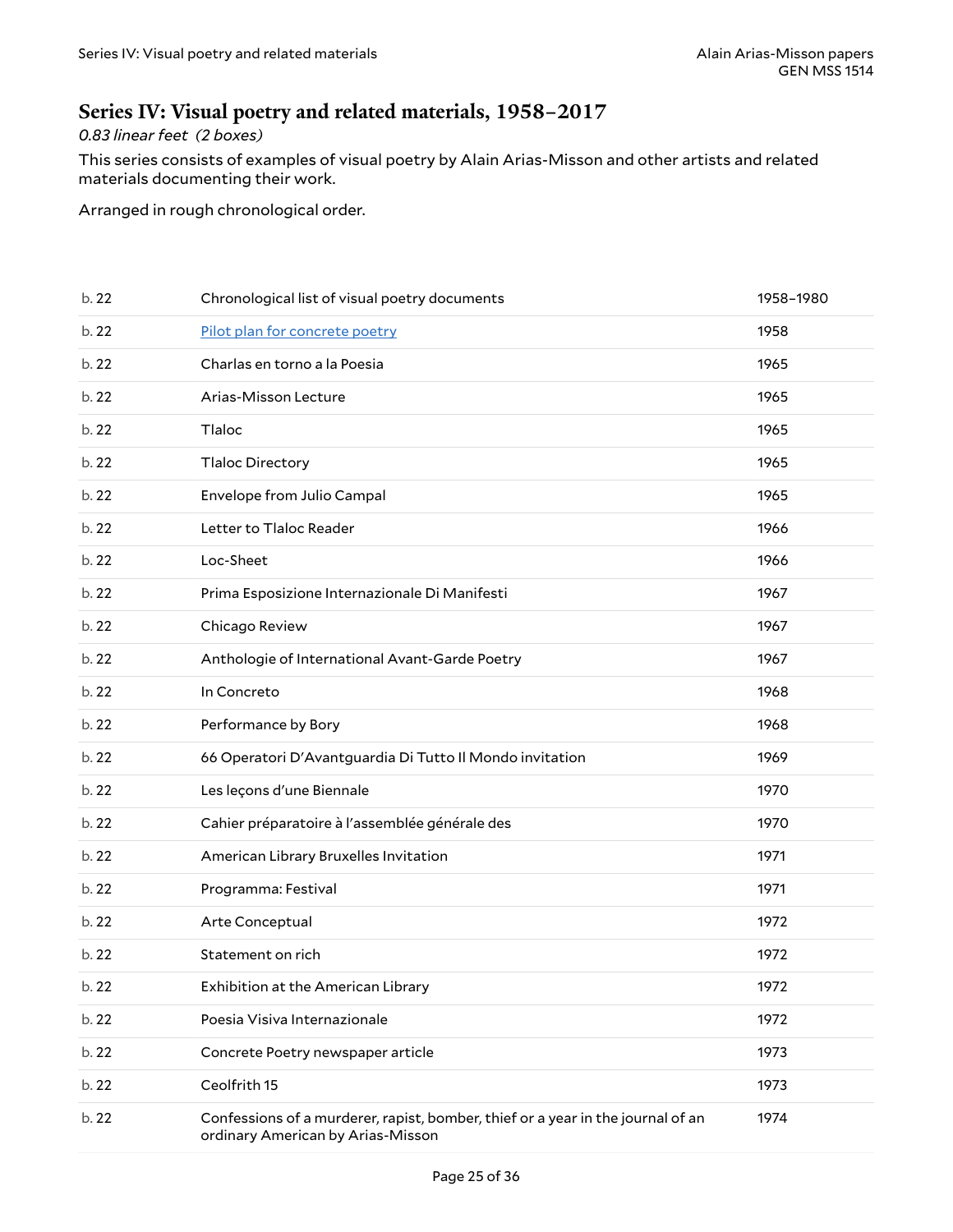| b. 22 | Chicago Review: Poesia Visiva                                        | 1974 |
|-------|----------------------------------------------------------------------|------|
| b. 22 | Poesia visiva a Venezia newspaper article                            | 1974 |
| b. 22 | Il Concetto Della Storia                                             | 1974 |
| b. 22 | Neue Kunst aus Belgien newspaper article                             | 1974 |
| b. 22 | Article on Carlfriedrich Claus                                       | 1974 |
| b. 22 | When 'Reality' Becomes 'Superfiction'                                | 1975 |
| b. 22 | Language & Structure in North America                                | 1975 |
| b. 22 | Premio S. Vito dei Normanni article                                  | 1976 |
| b. 22 | Project for visual poem, Brussels, 2 photos                          | 1977 |
| b. 22 | Contemporary artists article                                         | 1978 |
| b. 22 | <b>Experiments in Prose</b>                                          | 1979 |
| b. 22 | Biennale de Lodz article                                             | 1981 |
| b. 22 | Program for world visual poetry exhibition                           | 1981 |
| b.22  | The Avant-Garde Today article                                        | 1981 |
| b. 22 | Guggenheim Museum Visual and Phonetic Poetry                         | 1981 |
|       |                                                                      |      |
| b. 22 | Internationale Buchkunst-Ausstellung                                 | 1982 |
| b. 22 | Bienale Sao Paulo                                                    | 1982 |
| b. 22 | Installation photograph                                              | 1982 |
| b. 22 | Il Mattino Article                                                   | 1983 |
| b. 22 | Installation photograph                                              | 1983 |
| b. 22 | Graphic autobiography                                                | 1983 |
| b. 22 | Visuelle Poesie                                                      | 1984 |
| b. 22 | Logomotives                                                          | 1984 |
| b. 22 | <b>Exhibition in Florence</b>                                        | 1984 |
| b. 22 | Visual Poetry Article                                                | 1984 |
| b. 22 | Alles Und Noch Viel Mehr article                                     | 1985 |
| b. 22 | Lotta Poetica interview                                              | 1987 |
| b. 22 | The Register article                                                 | 1988 |
| b. 22 | Letter to Joël Hubaut regarding the Guggenheim Show on Visual Poetry | 1988 |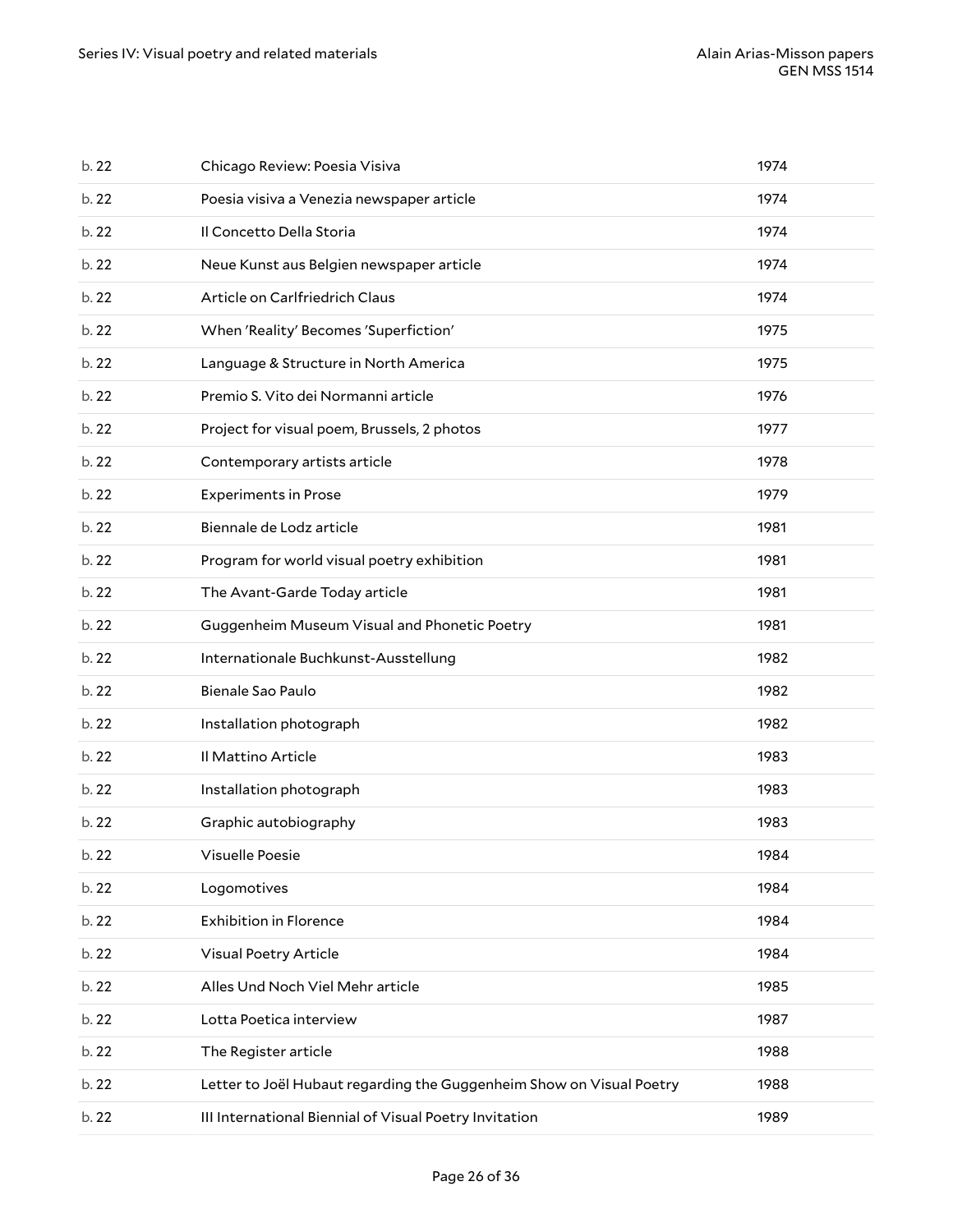| b. 22 | Ian Hamilton Finlay essay                                      | circa 1960-1980 |
|-------|----------------------------------------------------------------|-----------------|
| b. 22 | Table of contents of forthcoming volume: The Avant-Garde Today | circa 2000-2017 |
| b. 22 | Liste of Artists Enrolled                                      | 1960-1980       |
| b. 22 | Inobjetal 2                                                    | undated         |
| b. 22 | Museo National Centro de Arte Reina Sofia                      | 2010            |
| b. 22 | Desacuerdos                                                    | 2005            |
| b. 22 | Art in America article and work                                | 2004-2005       |
| b. 22 | Colloque Atlas                                                 | 2004            |
| b. 22 | Email from Warren Niesluchowski                                | 2004            |
| b.22  | <b>OpenAsia Exhibition Documents</b>                           | 2004            |
| b. 22 | Villa Buttafava Installation                                   | 2003            |
| b. 22 | Galerie Lara Vincy exhibition                                  | 2003            |
| b. 22 | Little shamanic light bulb theater small poster                | 2002            |
| b. 22 | NY Arts Article                                                | 2001            |
| b. 22 | <b>Emily Harvey Gallery</b>                                    | 2001            |
| b. 22 | Envelope from Karel Trinkewitz                                 | 1999            |
| b. 22 | Shamanix! Exhibition                                           | 1998            |
| b. 22 | Poesia Vixual                                                  | 1996            |
| b. 22 | Dopotutto program                                              | 1996            |
| b. 22 | Aurora invitation                                              | 1995            |
| b. 22 | Reutlinger General-Anzeiger article                            | 1993            |
| b. 22 | Contemporanea article                                          | 1990            |
| b. 22 | Logomotives Check List                                         | 1990            |
| b. 22 | Takahashi Shohachiro                                           | 1990            |
| b. 22 | Leihschein loan form and email correspondence                  | 1990            |
| b. 22 | Letter to Franz Schnaas about Guggenheim NY Show               | 1989            |
| b. 22 | III International Biennial of Visual Poetry poster             | 1989            |
| b. 22 | The Journal of Art                                             | 1989            |
| b. 22 | ABC (Madrid) article                                           | 1989            |
| b. 22 | Po(e-li)tical object                                           | 1989            |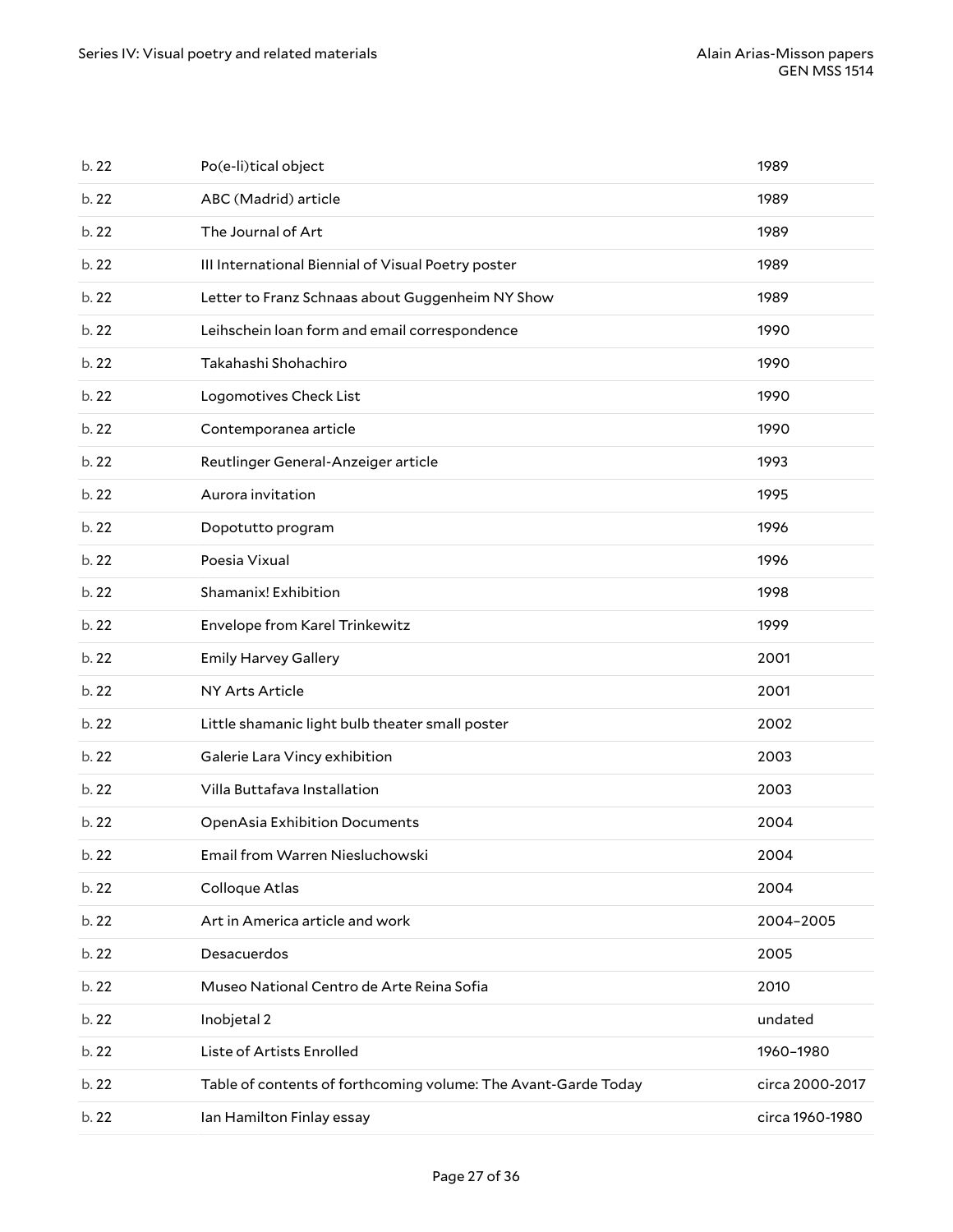| b.22 | Lotta Poetica photographs | 1970–1979 |
|------|---------------------------|-----------|
| b.23 | Works 1980-2017           | 1980-2017 |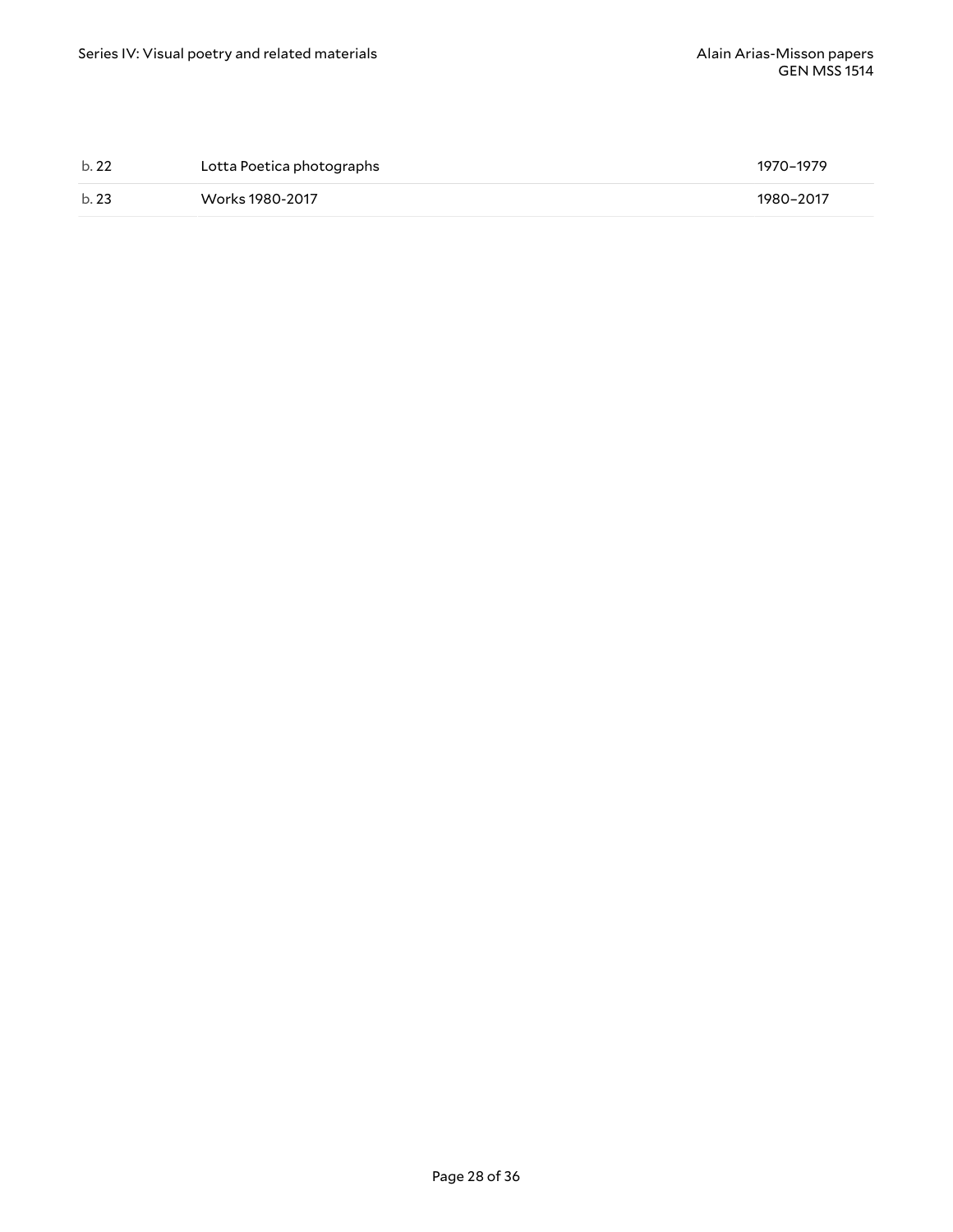# <span id="page-28-0"></span>**Series V: Cards, pamphlets, and other ephemera , 1959–2004, 1959–2004**

*1.08 linear feet (3 boxes)*

Arranged in alphabetical order by the name of the creator.

| b. 24 | A de Araujo                 | 1969-1980       |
|-------|-----------------------------|-----------------|
| b. 24 | Alain Arias-Misson          | 1966-1988       |
| b. 24 | Artescrittura               | circa 1959-2004 |
| b. 24 | Bachelier-Cardonsky Gallery | circa 1959-2004 |
| b. 24 | Carlo Belloli               | 1966            |
| b. 24 | Mirella Bentivoglio         | 1971            |
| b. 24 | Ill Bienal Internacional    | circa 1959-2004 |
| b. 24 | Julian Blaine               | 1960-1969       |
| b. 24 | Jean-Francios Bory          | 1972-1975       |
| b. 24 | Joaquim Branco              | 1970            |
| b. 24 | Joan Brossa                 | circa 1960-1990 |
| b. 24 | Julio Campal                | 1960-1990       |
| b. 24 | Augusto de Campos           | 1966            |
| b. 24 | Ugo Carrega                 | 1967-1976       |
| b. 24 | Jose Luis Castillejo        | 1966            |
| b. 24 | Melvin Clay and Peter Bevan | 1965            |
| b. 24 | <b>Carlfriedrich Claus</b>  | 1974            |
| b. 24 | <b>Bob Cobbing</b>          | 1967            |
| b. 24 | Concierto Postal: Festival  | 1965            |
| b. 24 | T Cross                     | 1960-1990       |
| b. 24 | Marc Dachy                  | 1978            |
| b. 24 | Herman Damen                | 1967            |
| b. 24 | Klaus Peter Dencker         | 1970-1975       |
| b. 24 | David Det Hompson           | 1960-1990       |
| b. 24 | <b>Wlademir Dias Pino</b>   | 1968            |
| b. 24 | Joseph di Donato            | 1969            |
| b. 24 | E.U.A.                      | 1991            |
|       |                             |                 |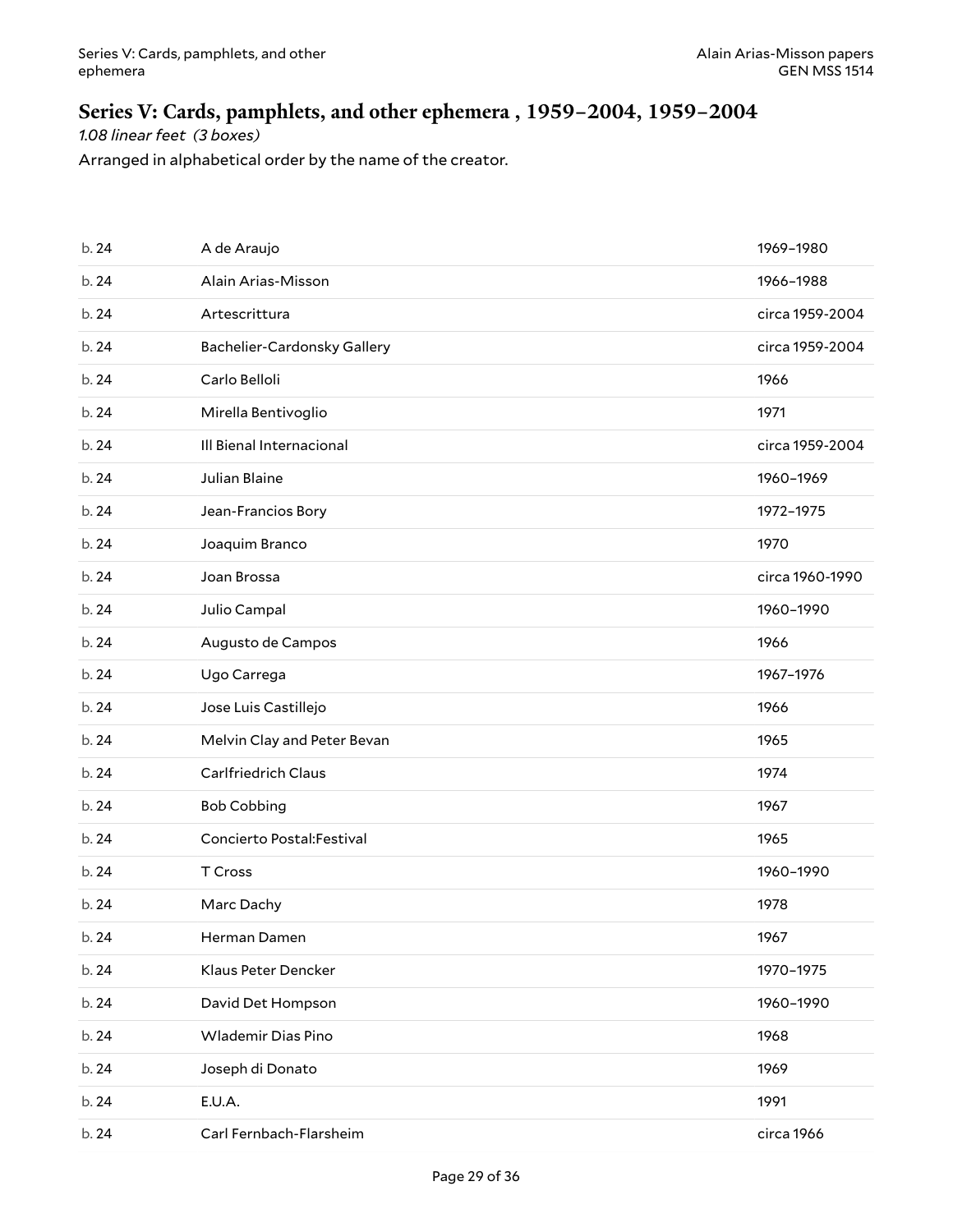| b. 24 | Ian Hamilton Finlay                | 1960-1990       |
|-------|------------------------------------|-----------------|
| b. 24 | Kiki Franceshi, Andrea Chiarantina | 1980            |
| b. 24 | Yasuo Fujitomi                     | 1960-1990       |
| b. 24 | John Furnival                      | 1965            |
| b. 24 | John Furnival, Jonathan Williams   | 1960-1990       |
| b. 24 | Pierre Garner                      | 1967            |
| b. 24 | Klaus Groh                         | 1978            |
| b. 24 | Lisette Heeffer, Constant Heefer   | 1971            |
| b. 24 | William Van Hettinga               | 1969            |
| b. 24 | Juan Hidalgo                       | 1966            |
| b. 24 | Dick Higgins                       | 1967-1996       |
| b. 24 | Dom Sylvester Houedard             | 1964-1970       |
| b. 24 | Il Canale                          | 1984            |
| b. 24 | In Concreto                        | 1968            |
| b. 24 | Intermedia                         | 1966            |
| b. 24 | Internationale Visuele Poëzie      | 1975            |
| b. 24 | Hiro Kamimura                      | 1967            |
| b. 24 | Gerhard Johann Lischka             | 1985            |
| b. 24 | Logomotives                        | 1983            |
| b. 24 | Richard Loncraine                  | circa 1959-1970 |
| b. 25 | Walter Marchetti                   | 1966            |
| b.25  | Tim McDonough                      | 1973            |
| b. 25 | J. Medeiros                        | 1980            |
| b. 25 | Metrònom                           | 1980            |
| b. 25 | Jean-Claude Moineau                | 1970            |
| b. 25 | Edwin Morgan                       | 1967            |
| b. 25 | Eugenio Muccini                    | 1959-1990       |
| b. 25 | Musei di Spoleto                   | 1995            |
| b. 25 | Maurizio Nannucci                  | 1967            |
| b. 25 | Jorge Nunes                        | 1972            |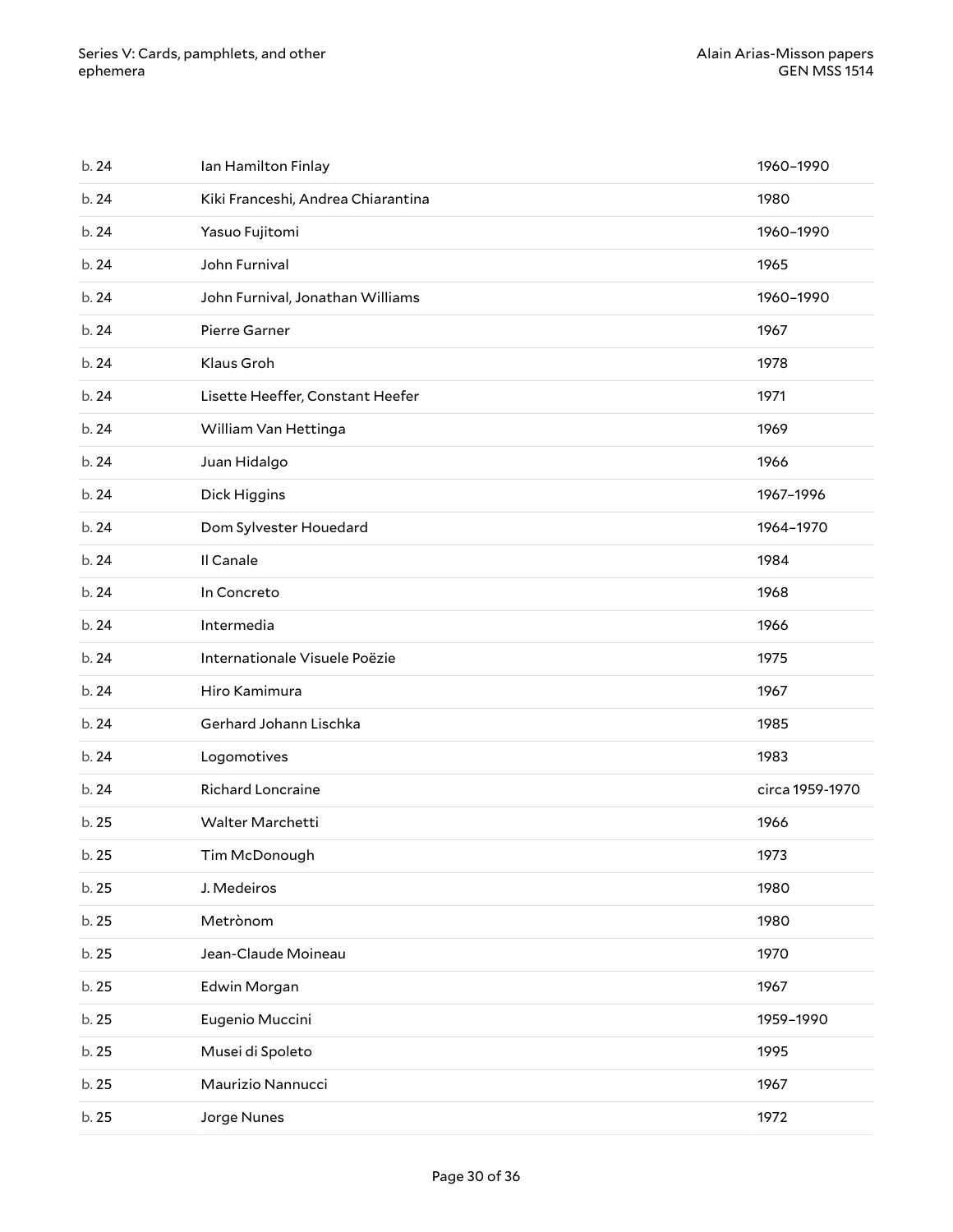| b. 25 | <b>B.P. Nichol</b>                  | 1966            |
|-------|-------------------------------------|-----------------|
| b. 25 | Noigandres                          | circa 1959-1990 |
| b. 25 | Tom Ockerse                         | 1978            |
| b. 25 | Clemente Padin                      | 1959-1990       |
| b. 25 | Michelle Perfetti, Vitantonio Russo | 1973-1974       |
| b. 25 | <b>Tom Philips</b>                  | 1967            |
| b. 25 | Poesia 1                            | 1968            |
| b. 25 | Ready Made Poetry                   | circa 1959-1990 |
| b. 25 | Mariza da Riz                       | 1980            |
| b. 25 | Gerhard Rühm                        | 1961-1967       |
| b. 25 | Sarenco                             | 1972-1980       |
| b. 25 | Gianni Emilio Simonetti             | 1967            |
| b. 25 | <b>Spatial Poster</b>               | 1967            |
| b. 25 | Vagn Steen                          | 1969            |
| b. 25 | William Stone                       | 1998            |
| b. 25 | Studio Santandrea                   | 1972            |
| b. 25 | Shohachiro Takahashi                | 1967-1975       |
| b. 25 | Franciszka Themerson                | 1965            |
| b. 25 | <b>Timm Ulrichs</b>                 | 1968-2004       |
| b. 25 | <b>Enrique Uribe</b>                | circa 1959-1990 |
| b. 25 | Jiri Valoch                         | 1969-1972       |
| b.25  | Franco Verdi                        | 1967            |
| b. 25 | Paul and Mariette de Vree           | 1967            |
| b. 25 | Paul de Vree                        | 1970-2004       |
| b. 25 | Herman de Vries                     | 1967            |
| b. 25 | Ivo Vroom                           | 1966            |
| b. 25 | <b>Emmet Williams</b>               | 1966-2004       |
| b. 25 | Jonathan Williams                   | 1967            |
| b. 25 | Zelavansky                          | 1987            |
| b. 25 | Louis Zukofsky                      | 1966            |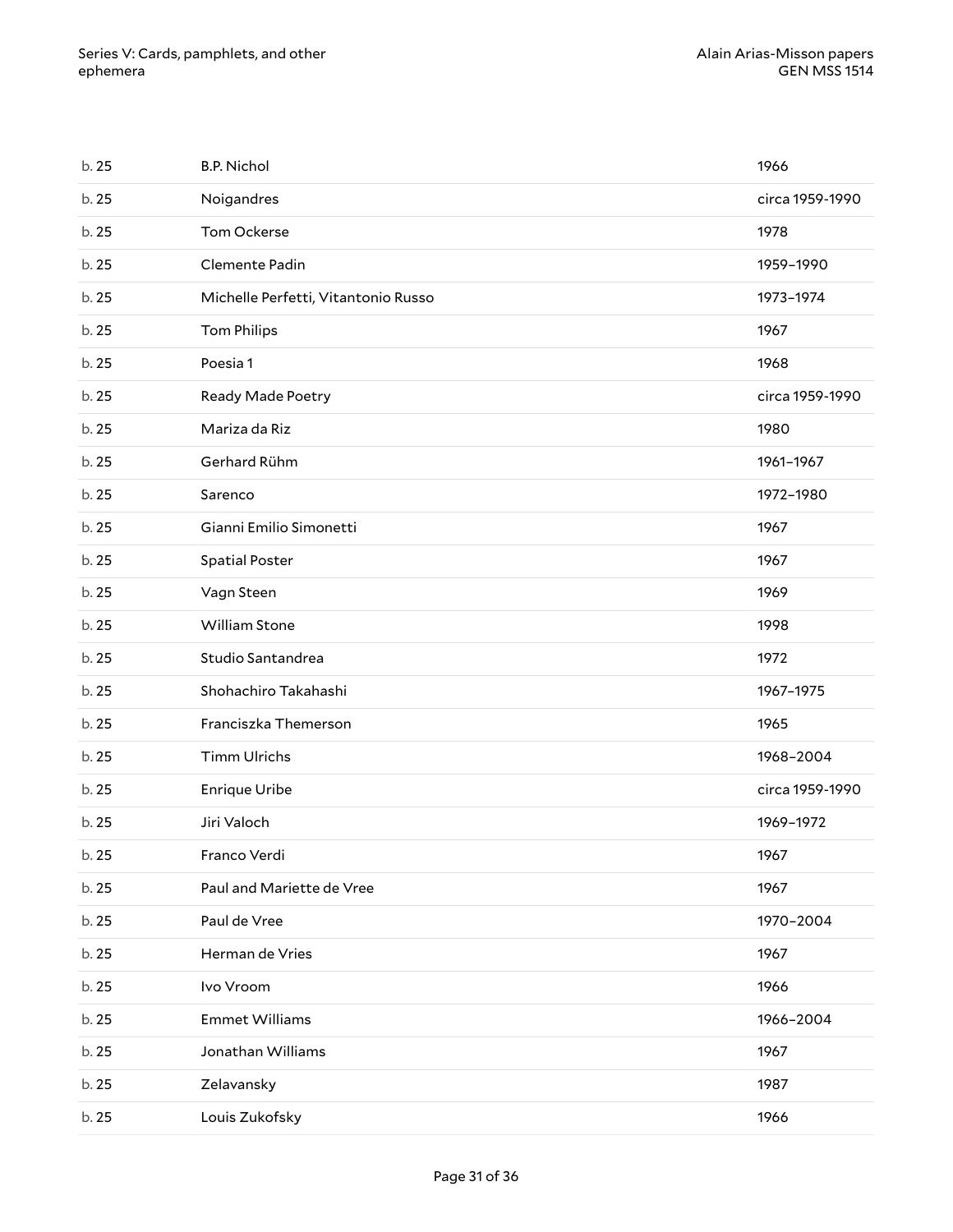b. 26 Newspaper and magazine clippings, flyers and other ephemera 1960–2002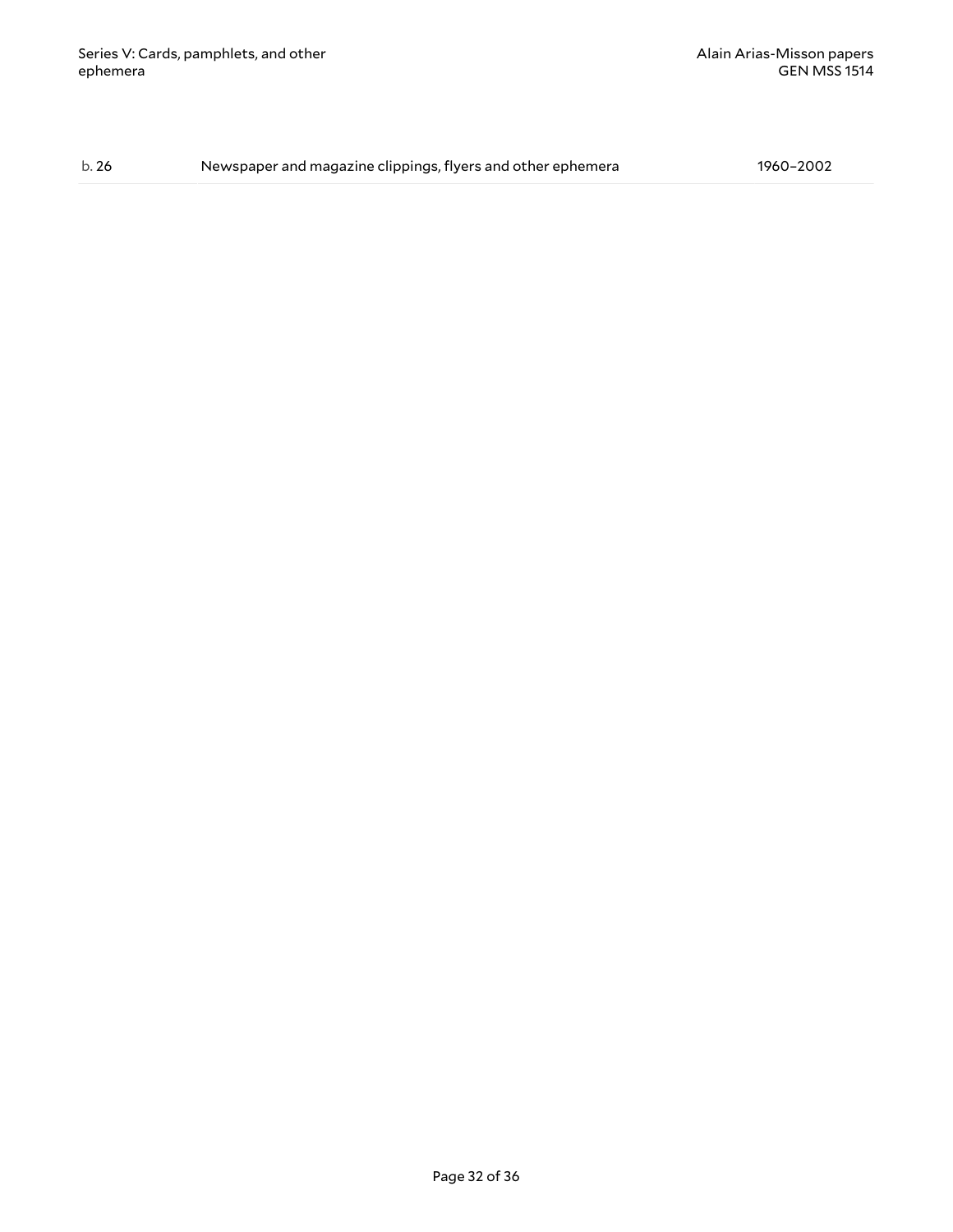# <span id="page-32-0"></span>**Series VI: Plexiglass and other projects, 1960–2017**

*4.17 linear feet (4 boxes)*

| b. 27 (Oversize) | Sketches for plexiglas projects<br>2 Folders                                  | 1970–1979       |
|------------------|-------------------------------------------------------------------------------|-----------------|
|                  | b. 28 (Oversize) Paste-ups for plexiglas projects                             | 1970-1979       |
| b.29             | Notes, drawings, photographs, and preliminary planning for plexiglas projects | 1965-circa 2017 |
| b.30             | Slides of plexiglas projects and other works<br>2 Folders                     | 1960-1979       |
| b.30             | Photographs and slides from Pyramid Ecstasy project                           | 1990-1999       |
| b.30             | Notes, preliminary planning and photographs for Angel Series<br>2 Folders     | 1990            |
| b.30             | Transparenze reciproche, #18 of 50                                            | 1995            |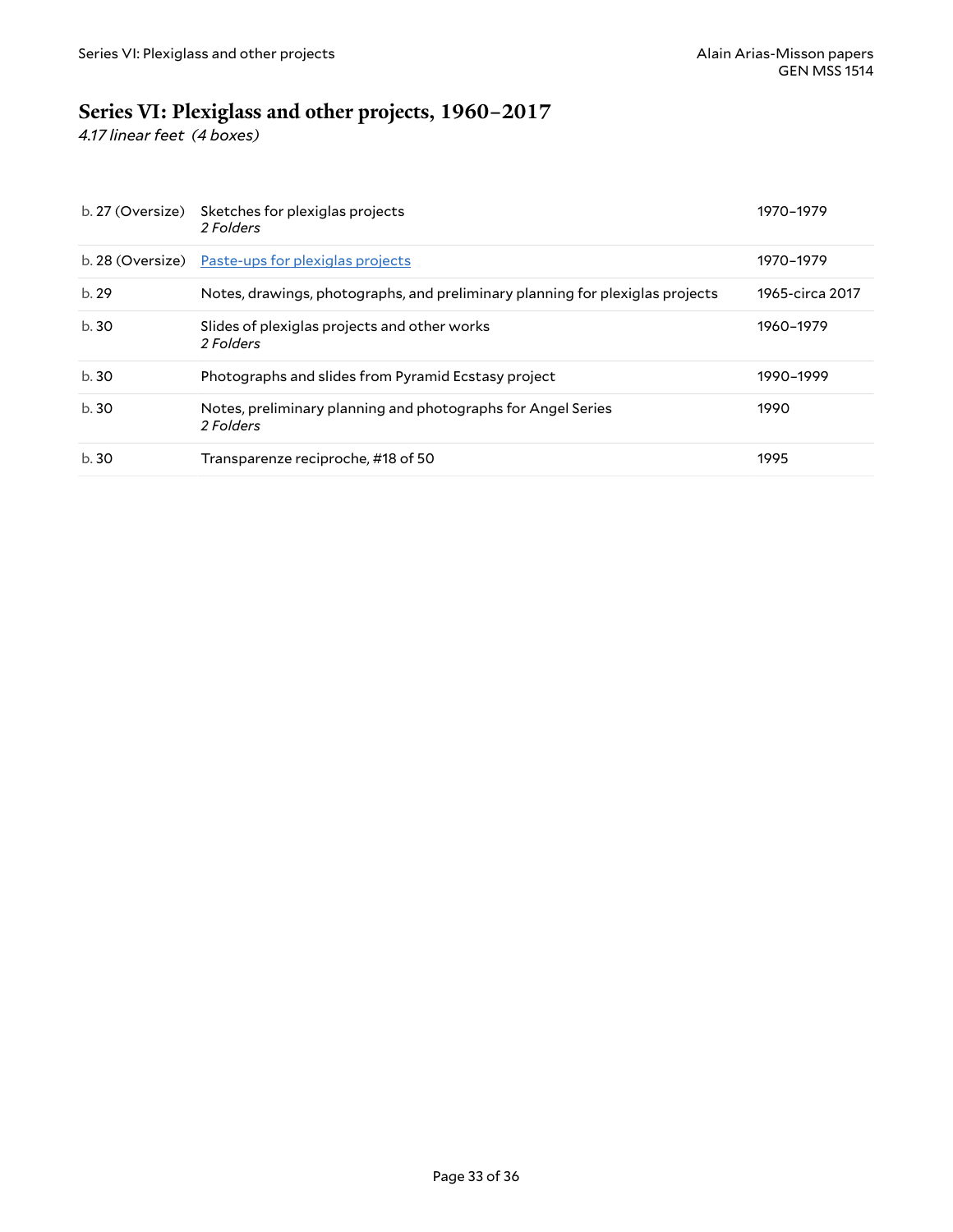# <span id="page-33-0"></span>**Series VII: Printed materials, 1962–2017**

*9.58 linear feet (10 boxes)*

| b.31  | Books and catalogs        | 1962-1997 |
|-------|---------------------------|-----------|
| b. 32 | Books and catalogs        | 1967-2013 |
| b.33  | <b>Books and catalogs</b> | 1965-1994 |
| b.34  | Books and catalogs        | 1985-2006 |
| b.35  | Serials and magazines     | 1965-2002 |
| b.36  | Serials and magazines     | 1967-1993 |
| b.37  | Serials and magazines     | 1966-1994 |
| b.38  | Serials and magazines     | 1963-2007 |
| b.39  | Serials and magazines     | 1967–1983 |
| b.40  | Serials and magazines     | 1950-1981 |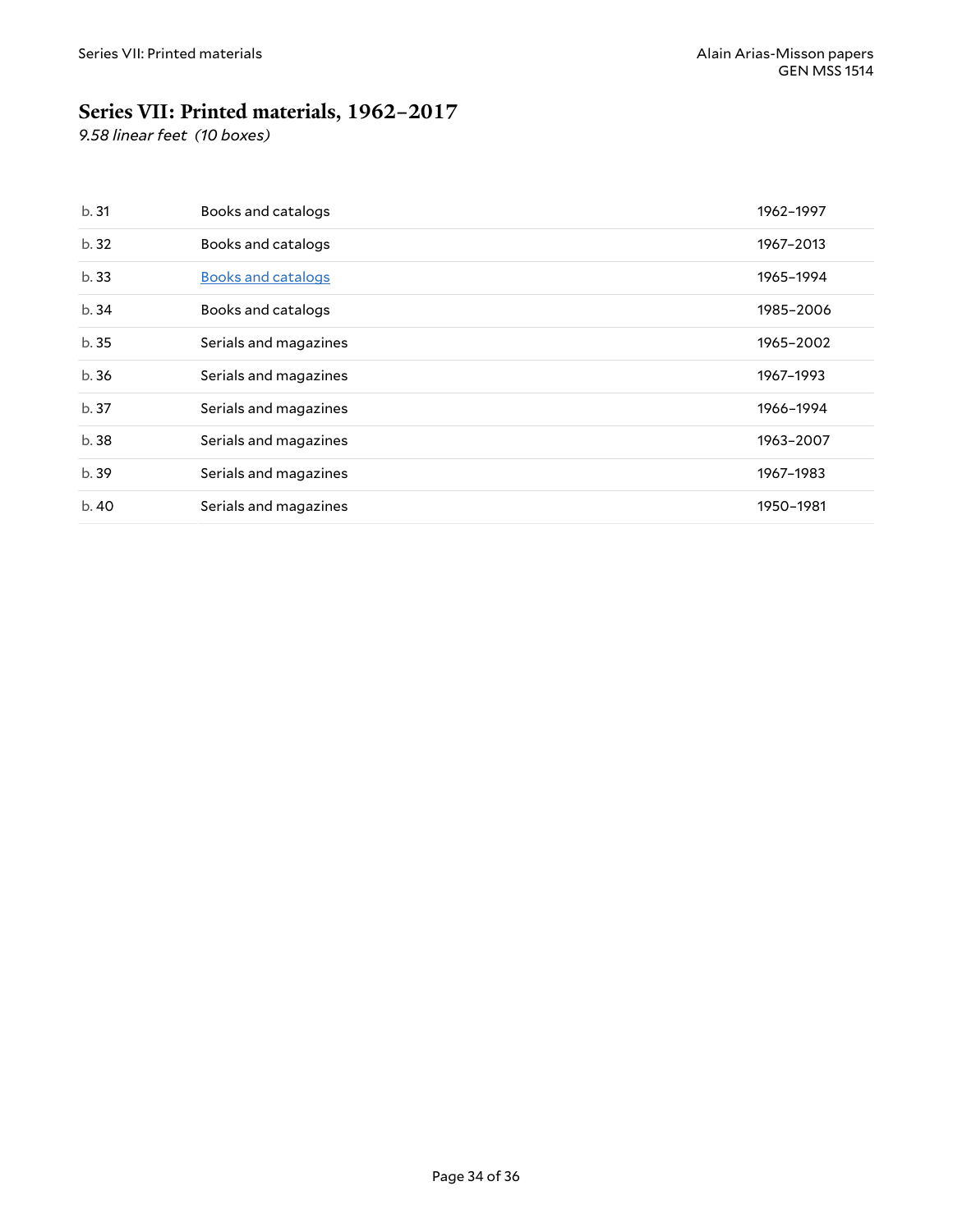### <span id="page-34-0"></span>**Series VIII: Electronic media, 2009**

### *0.25 linear feet (1 box)*

Restricted fragile material. Access copies of digital files may be requested. Consult Access Services for further information.

b. 41 Jose Antonia Sistiaga - DVD *1 DVD-R*

2009